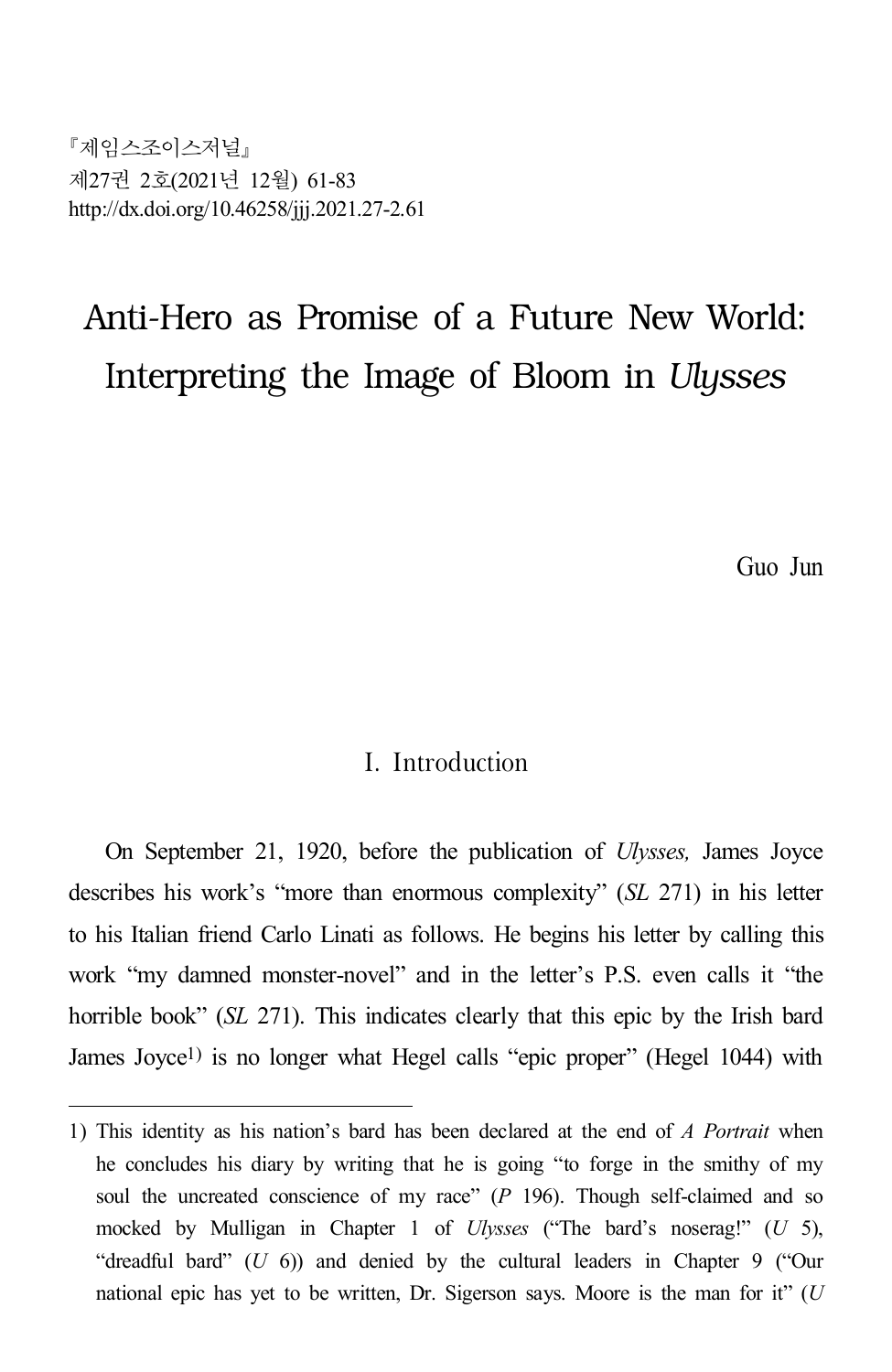62

the Homeric epics as its models, but a mock epic. Yet this very mock epic is exactly what Joyce wants to be "the epic of two races (Israel-Ireland)" (*SL* 271), that is, an epic for his race that, just like the Jewish, was banished from home into exile, with the only difference that his race was in exile on its own homeland because of British colonization that lasts for nearly 8 centuries! Such a historical "Odyssey" is also full of struggles and rebellions but have all ended up with failures, humiliations, more severe colonial suppression and domination, and subsequently more sufferings. What is even worse, to Joyce, is that, in addition to this *external* colonization of the nation, the even longer *internal* or *spiritual* colonization of people's mind by the Catholic morality and discipline and, in his time, by the obscurantism of the nationalist ideology, have been equally harmful to the nation, for they together have made the Irish people stereotypically stubborn, narrow-minded and xenophobic to the extent that they have become intolerant not only of anything foreign or unfamiliar but also of anything different from their established tradition and thinking. As a result, the nation, while suffering from foreign colonization, is also frequently deep in moral-religious-political civil strife as well as in its longtime social-economic backwardness.

It is obvious that to write an epic for such a nation, the unified, grand, sublime, and eulogizing style of the "genuine epic" (Hegel 1045) will not fit. Therefore, to write against the grain, namely both against the Homeric "genuine epic" and against his contemporary European and especially Irish literary trends, Joyce creates his own "unknown arts" as he has already indicated in the line quoted from Ovid as the aphorism of his autobiographical novel *A Portrait of the Artist as a Young Man.* Thus we find that his epic adopts a kaleidoscopic perspective from chapter to chapter, each with "its own

<sup>192).),</sup> Joyce is, nonetheless, the genuine Irish bard, for, throughout his life, all his works narrate his nation.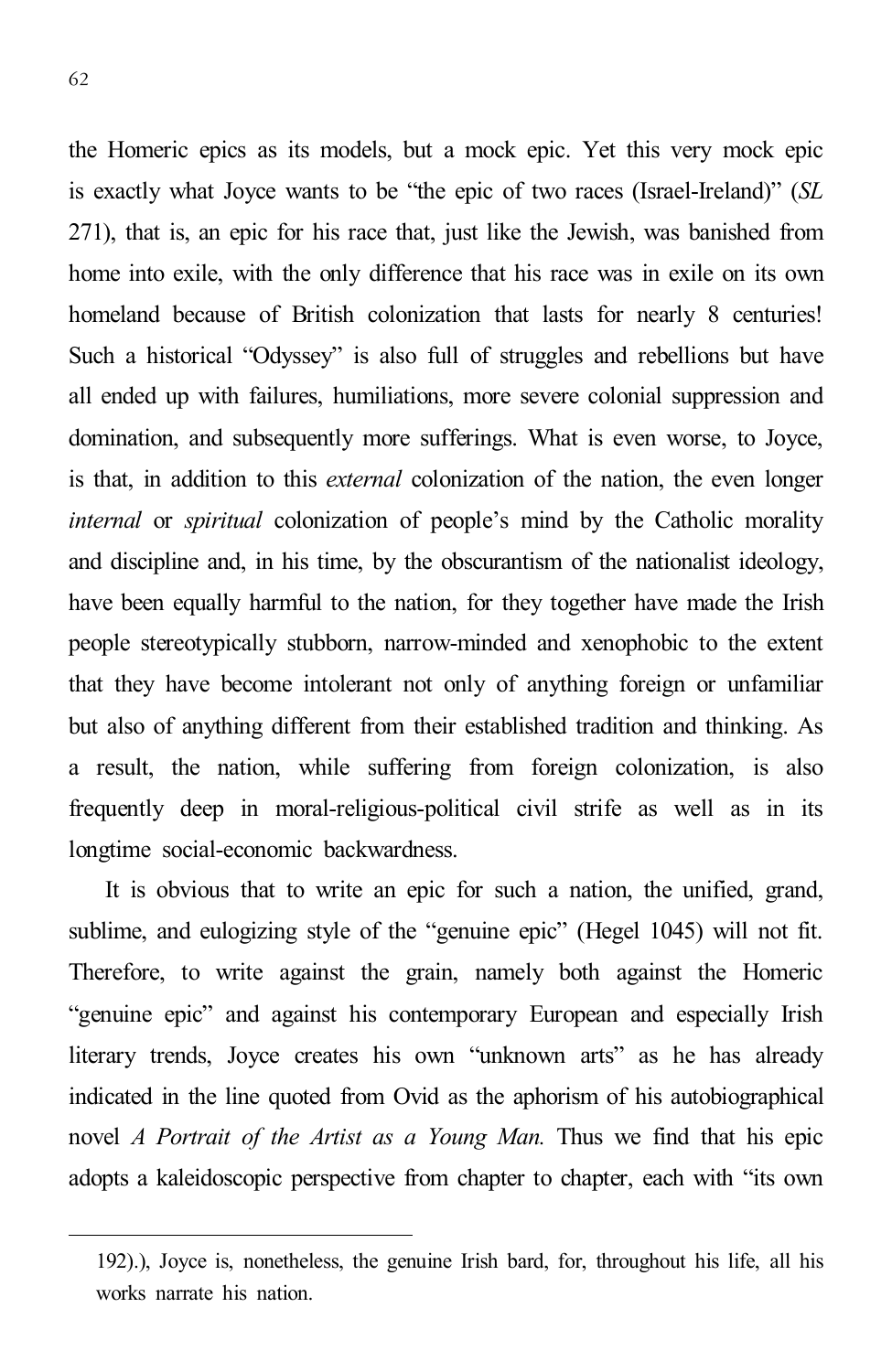technique" (*SL* 271), to replace the unified style of the Homeric epic. Then in contrast to the latter's grand and sublime narrative, Joyce's epic is saliently characterized by a kind of Bakhtinian "laughter,"2) namely, a sarcastically comic style, producing a radically sharp, penetrating and bitter criticism of his nation instead of eulogizing or praising it. All these deviations from the "genuine epic" are just because Joyce's epical concern is not to memorize the past that has been nostalgically glorified and sublimated by his contemporary revivalist writers, but to confront and criticize the problematic present reality of his time which he has diagnosed as suffering a 'spiritual paralysis.' By the name of this malady, he refers to his nation's spiritual inertia and eventually inability to realize their own problems, let alone to solve them.

With this thematic focus and artistic purpose to stimulate his nation to get out of their dilemma, Joyce's epic actually assumes the Bakhtinian "novelistic spirit" (Bakhtin 22), in which "there is no epic distance" (Bakhtin 23) to hold him in awe as an author in depicting his object. Thus liberated, he is bold enough to use "the lancet of my art" which is his "cold steel pen" (*U* 7) to do his artistic or literary "vivisection"3) on the body of his nation. This literary "lancet" of his is just the Bakhtinian art of "laughter" which "demolishes fear and piety before an object, before a world, making it an object of familiar contact and thus clearing the ground for an absolutely free investigation of it. Laughter is a vital factor in laying down that prerequisite for fearlessness

<sup>2)</sup> David Lodge even describes *Ulysses* as "a kind of thesaurus of Bakhtinian discourse types" (qtd. Booker 8).

<sup>3)</sup> In *Stephen Hero*, Stephen (Joyce's alter ego) says: "—The modern spirit is vivisective. Vivisection itself is the most modern process one can conceive. The ancient spirit accepted phenomena with a bad grace. The ancient method investigated law with the lantern of justice, morality with the lantern of revelation, art with the lantern of tradition. But all these lanterns have magical properties: they transform and disfigure. The modern method examines its territory by the light of day" (*SH* 186).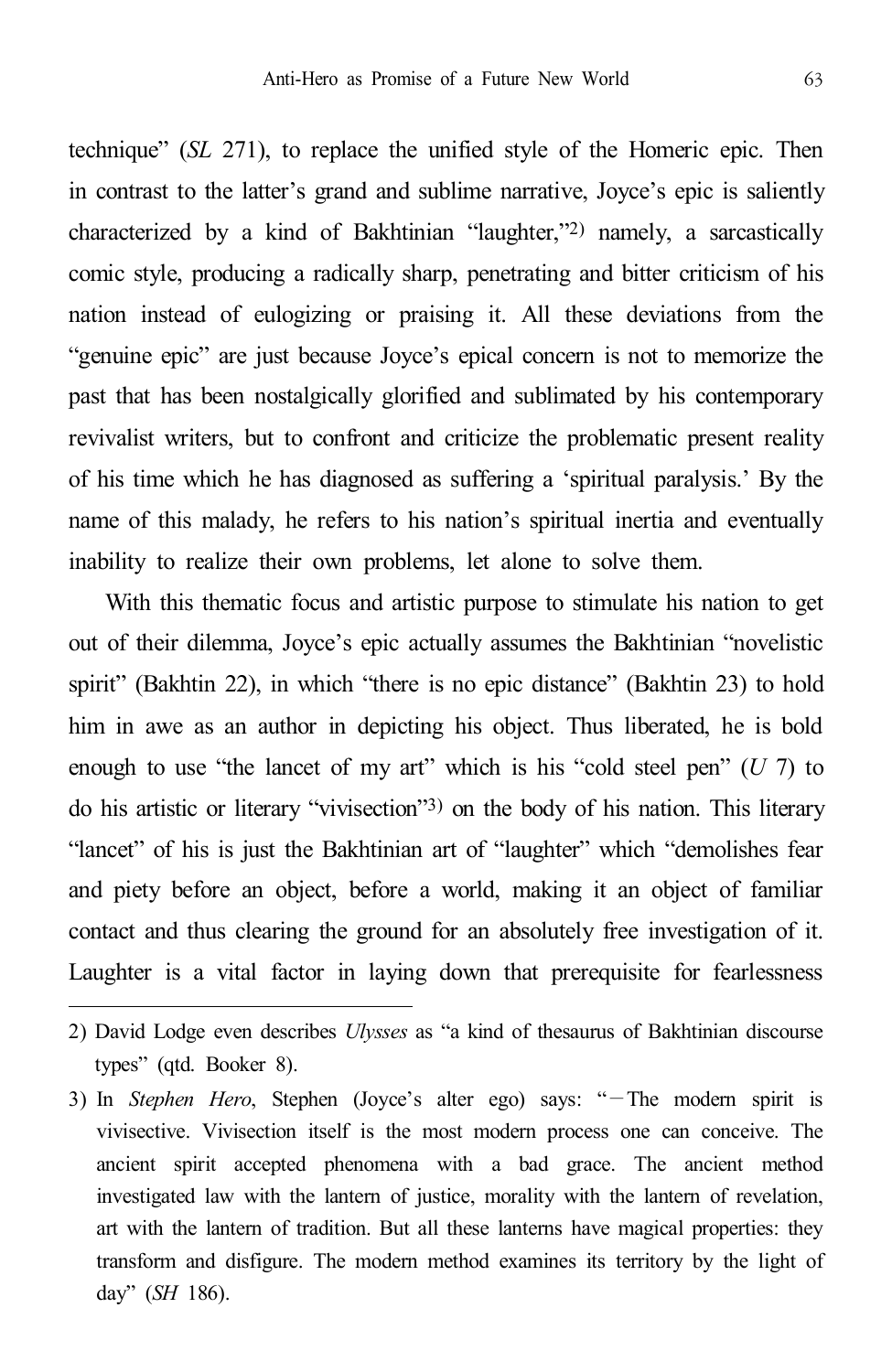without which it would be impossible to approach the world realistically" (Bakhtin 23). That is why his epic, as Joyce goes on to tell his friend in the above mentioned letter, is also "at the same time the cycle of the human body as well as a little story of a day (life). . . . It is also a kind of encyclopaedia" (*SL* 271). That means through the schema to let every chapter correspond to an organ of the body, 4) Joyce also deliberately highlights the legitimacy of human bodily desire against Catholic repression of it.<sup>5)</sup> To some extent, this can be said to be an echo to what Havelock Ellis says in his *The New Spirit* 6) that the "Fall" "raised us onto our hind legs and enabled us to drink the cider of paradise" (qtd. Brown 137), namely, making us healthy and complete in our humanity instead of being maimed, alienated and deformed. Then, "a little story of a day (life)" is just the Irish Ulysses, Leopold Bloom's "post-Odyssean wanderings" (Ellmann, *Ulysses* 34) that lasts only 18 hours through Dublin. Apparently this journey consist of nothing grand or heroic but just some common or even trivial daily routines. Actually through the routines, Joyce reveals all the social problems and conflicts that confront, threaten and try to capture Stephen and Bloom, especially the latter. It is these problems that Joyce has made to correspond to the dangers on Odysseus's journey. In

<sup>4)</sup> Before the publication of *Ulysses*, Joyce provides his two friends Carlo Linati (in 1920) and Stuart Gilbert (in 1921) each a schema to help them understand the fundamental structure of this complex work, as he says in the same letter mentioned in this section of the essay: "My intention is not only to render the myth *sub specie temporis nostri* but also to allow each adventure (that is, every hour, every organ, every art being interconnected and interrelated in the somatic scheme of the whole) to condition and even to create its own technique" (*SL* 271).

<sup>5)</sup> Think about the mental and psychological suffering of Stephen in Chapter 3 of *A Portrait*.

<sup>6)</sup> Richard Ellmann, in his *The James Joyce*, includes an "Appendix: Joyce's Library in 1920" in which we find "Ellis, Havelock, *The New Spirit* (London etc.: Walter Scott, n.d., Preface dated 1892)" (107).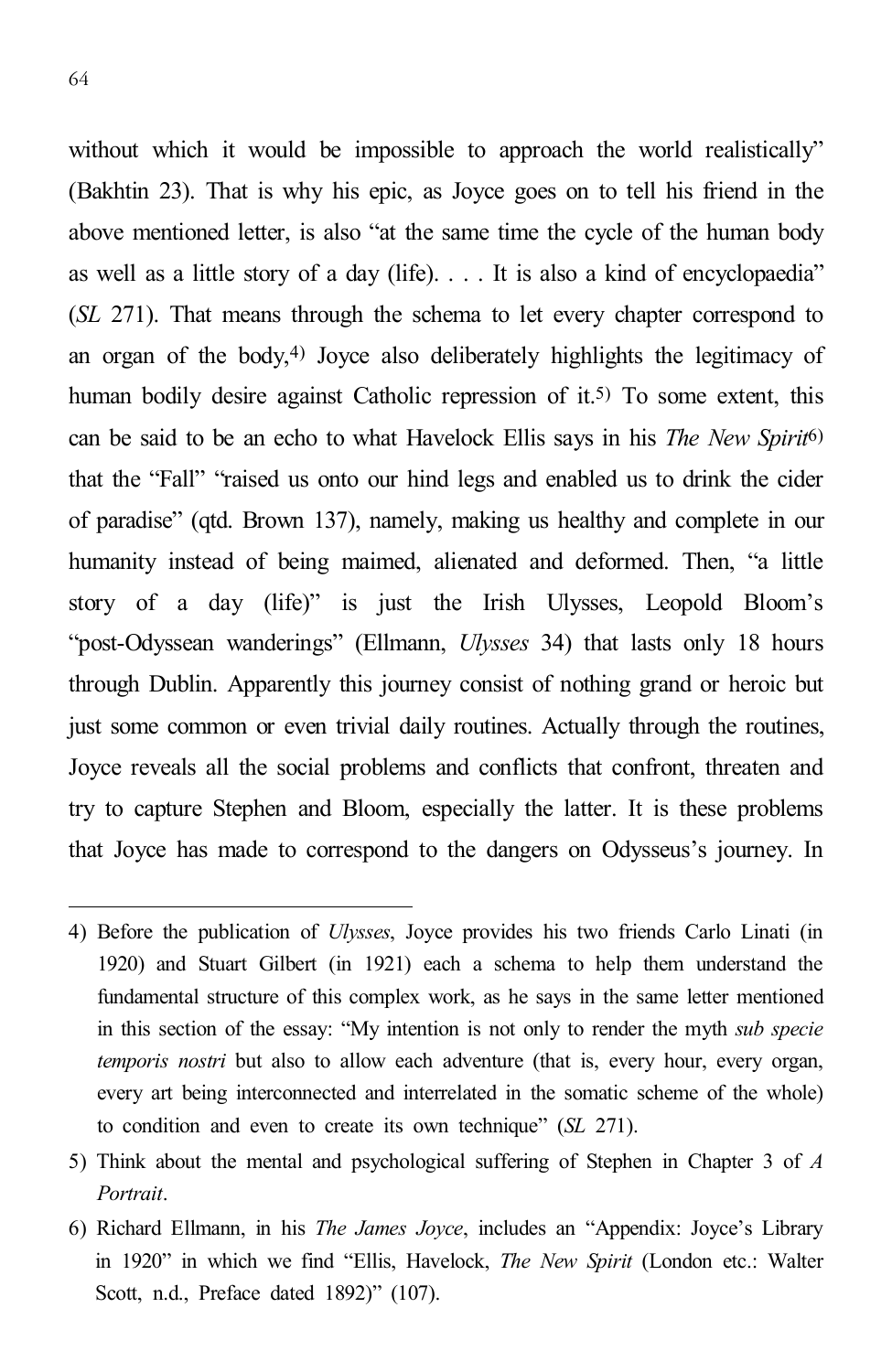this sense, "it is also a kind of encyclopaedia," namely, through Bloom's one-day experience, Joyce presents nearly all aspects of Irish life in his time.

Thus is this epic's great incompatibility with the Homeric epic both in content and in style. All this is embodied with the characterization of its protagonist or the Irish Ulysses, Bloom. Compared with the Homeric epic hero Odysseus, Bloom is a complete anti-hero, both in the sense that he is not at all a "conquering hero" (*U* 264) and in the sense that, contrary to the epic hero's status as an integral part of his community, Bloom appears to be a radical alien. Joyce exaggeratedly highlights the second sense not only by giving him a different ethnic and religious identity from his fellow Dubliners, but especially by making him a different voice or a heteroglossia and essentially a critical outsider. By this radical incompatibility Joyce wants to make this anti-hero as a real hero, for the image of Bloom as a radical difference from the stereotypical Dubliners or the Irish as a whole provides a brand-new perspective and embodiment for Joyce's narration of his nation with the purposes first to deconstruct the established and cliched national ideology of his time and then ultimately to create the "uncreated conscience of my race" (*P* 196) who will in turn, as Joyce aspires, be able to construct a new world which is symbolized in Bloom's Utopia.

To achieve the above triple purposes—namely, the image of Bloom as an anti-hero through being a big difference or vice versa and thus, for Joyce, representing both radical criticism or deconstruction and utopian construction —through his art of laughter within a metaphorical epical structure, Joyce demonstrates such candor and audacity in his writing that, as he tells his friend in the same letter, "No English printer wanted to print a word of it. In America the review was suppressed four times. Now, as I hear, a great movement is being prepared against the publication on behalf of puritans, English imperialists, Irish republicans and Catholics—what an alliance! Golly,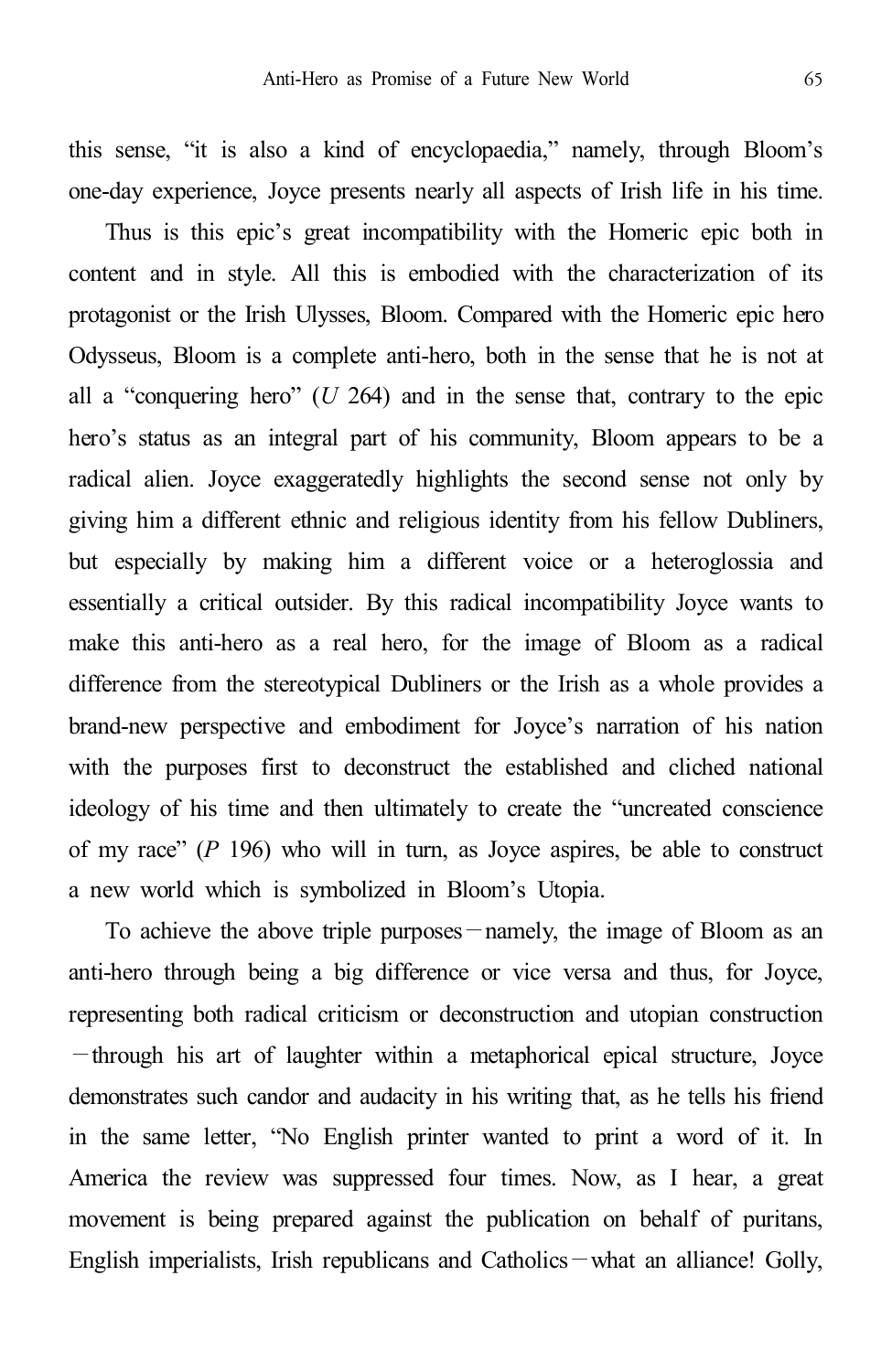I deserve the Nobel peace prize" (*SL* 271). But Joyce is not scared, since as early as in his writing of his first collection of stories, *Dubliners*, he already declares that "I have come to the conclusion that I can not write without offending people" (*SL* 83). That means in order to reveal the Ibsenian "awful truth" (*CW* 42), he is even not afraid of being condemned as "an enemy of the people."7) He regards this courage to be his intellectual-writer's "literary conscience" (*SL* 110) which is fully demonstrated in *Ulysses*.

#### II. Bloom: Anti-Hero and Big Difference

Bloom as an anti-hero is manifested just through his image of being a big difference not only from his prototype Odysseus, but also from his fellow Dubliners, particularly from those narrow-minded and prejudiced citizens. Actually Joyce makes him a radical anti-hero solely by highlighting and exaggerating his differences from them in almost every aspect in order to make him completely a heteroglossia among them.

Thus we find that, in terms of ethnic identity, he is not a native Irish, but a Hungarian Jew. More intolerable to his fellow Dubliners is that his mindset is always at odds with theirs.' So in the eyes of both the ultra-nationalistic and the generally anti-Semitic Irish, he is suspicious and even dangerous for them. But this is just what Joyce wants in order to make him a wedge into the homogeneity of status quo and eventually to disrupt it.

Then, in terms of his religious identity, although he was twice baptized

<sup>7)</sup> *An Enemy of the People* is a 1882 drama by the Norwegian playwright Henrik Ibsen, whom Joyce has regarded as his spiritual mentor ever since he was a college student. In the drama the protagonist Dr. Thomas Stockmann insists on telling truth in resistance against all other people's objection, besmearing, condemnation and declaring him to be "An Enemy of the People."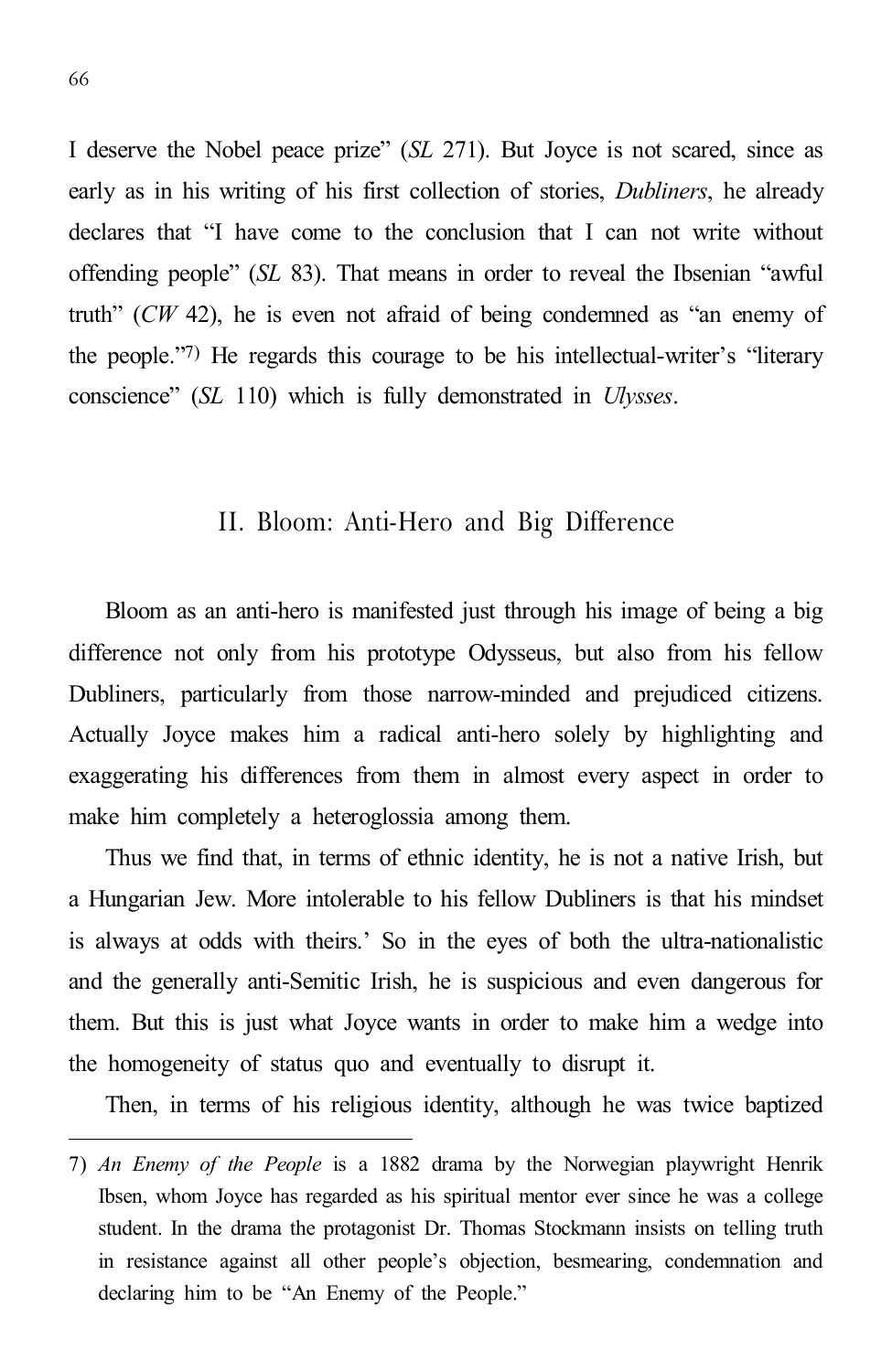first into Protestantism and then into Catholicism (Budgen  $276$ ,  $279$ ), he is neither a devout Catholic nor a committed believer in any other religion. That also makes him an outsider among the pious Catholic population of Ireland at that time. With the ambiguity of his identity as such, he always arouses hostility and suspicion. This can be seen in the provocative and malicious questioning by Ned in Chapter 12, "—Is he a jew or a gentile or a holy Roman or a swaddler or what the hell is he? Or who is he?" (*U* 337). Again, this ambiguity implicates Joyce's intention to make Bloom as one who cannot be assimilated by any of the current ideologies, nationalistic or Catholic or whatever. In this sense, his very existence is already a threat to all the established and therefore fixed modes of life and could, as Joyce intends, eventually subvert all of them.

Furthermore, in terms of sexual or gender identity, he is not only impotent and cannot satisfy his wife as a husband, he actually lacks masculinity as a man, but has a woman-like physical sensation. In correspondence with this inner quality, he is depicted in appearance as a middle-aged man with a slightly fat body and an aunt-like face. 8) He is thus called a "a finished example of the new womanly man" by medical student Dixon (*U* 493), "bisexually abnormal" by Mulligan (*U* 493), and is especially maligned by the "Citizen" as "Half and half," "A fellow that's neither fish nor flesh" (*U* 321). All these qualities, in a male chauvinist and patriarchal society, make him an utter alien, a marginalized and degraded figure. But this is also Joyce's strategy to exaggerate and radicalize Bloom's difference in order to highlight his different response to the people and world around him.

<sup>8)</sup> Joyce's portrait of Bloom from David Pierce, *James Joyce's Ireland.* Yale UP, 199 5,p. 134.

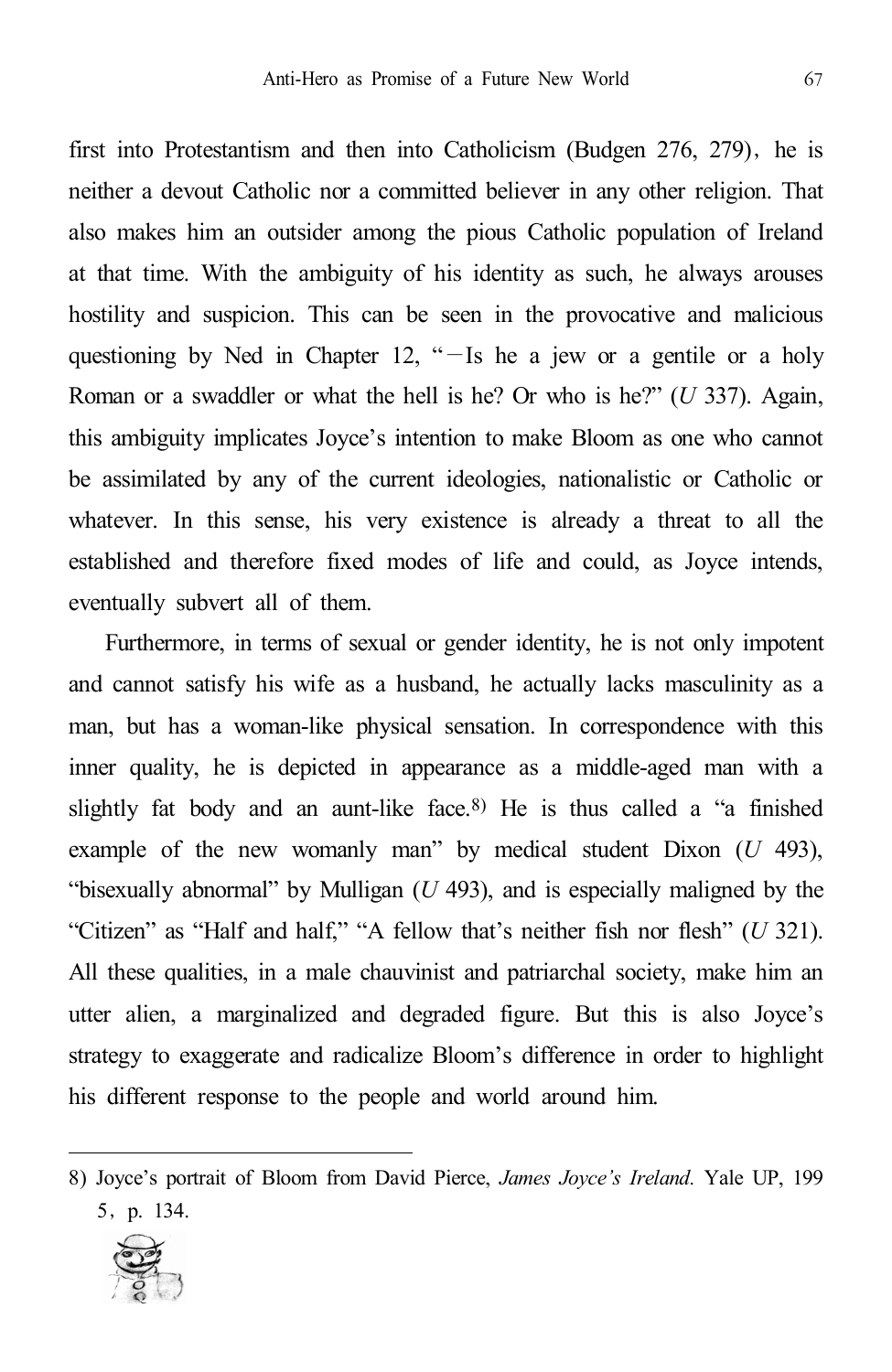Thereby we find that, in spite of being thus discriminated, yet, in contrast to the militant and aggressive nationalist citizens in their hullabaloo, or to the eloquent and arrogant press men and professor in their empty talks, he is always a modest, quiet and even mostly silent person. Besides, since throughout the whole day in *Ulysses*, he remains dressed in black after the funeral he attends in the morning, he is made even more inconspicuous as he appears and disappears at the relevant places such as the national library and newspaper office for his business as an advertisement agent. The reason why he cannot return home to change clothes further reveals Joyce's indication of his personality: The reason is that his home in that day is occupied by an "invader" (his wife's lover Boylan). But since he does not want to be a rival, least to say an adversary to any one, so he chooses to remain in black in his wanderings the whole day long. To this so called or virtual "confrontation" between Bloom and Boylan, Joyce's verdict is that Boylan is the "conquering hero" but Bloom is the "unconquered hero" (*U* 264), winning Molly's, but ultimately, Joyce's "yes" at the end of the novel.

In connection with the above characteristics, Joyce goes on to highlight his emotional difference. Again, instead of being stern or tough like a hero, he is full of tender feelings and love. At home. he ponders the feelings of cats and the misfortunes of rats, misses his son who died at the age of eleven days, worries about his adolescent daughter who is out on her own, and cares for his wife who has not yet got up from bed. Outside the home, he extends these tender feelings not only to stray children, orphans, pregnant woman in distress, blind young man and the depressed Stephen, but also to a calf-bearing cow sent to the slaughterhouse, a seagull feeding at sea and his father's dying old dog. To summarize by borrowing the narrator's exaggerated description of him in Chapter 14: "And sir Leopold that was the goodliest guest that ever sat in scholars' hall and that was the meekest man and the kindest that ever laid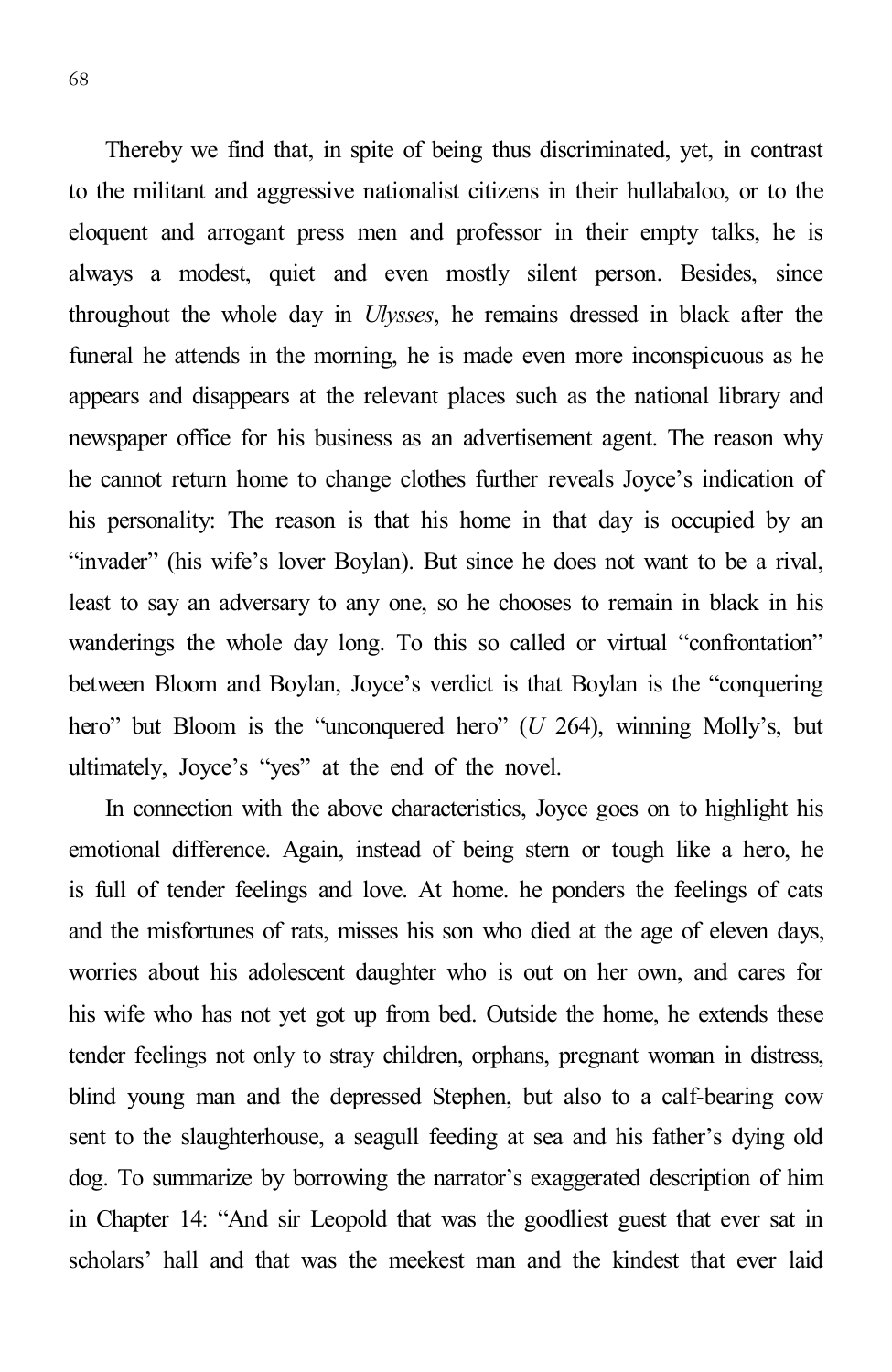husbandly hand under hen and that was the very truest knight of the world" (*U* 388). This is actually Joyce's affirmation of Bloom's personality and humanity.

As such a person, it is natural that in behavior, he is even less in keeping with the traditional image of a hero. He makes his first appearance in Chapter 4 as a mere mortal or common man, enjoying eating, drinking, and dwelling on his passions and desires. Joyce deliberately describes in detail his love for animal offal:

Mr Leopold Bloom ate with relish the inner organs of beasts and fowls. He liked thick giblet soup, nutty gizzards, a stuffed roast heart, liver slices fried with crustcrumbs, fried hencods' roes. Most of all he liked grilled mutton kidneys which gave to his palate a fine tang of faintly scented urine.

Kidneys were in his mind as he moved about the kitchen softly, righting her breakfast things on the humpy tray. Gelid light and air were in the kitchen but out of doors gentle summer morning everywhere. Made him feel a bit peckish. (*U* 55)

Such is the Irish Ulysses. So there is no surprise that his "post-Odyssean wanderings" (Ellmann, *Ulysses* 34), within 18 hours from 8 o'clock June 16<sup>th</sup> 1904 to 2 o'clock next morning, has nothing grand but just some trivial daily routines, such as making his own and his wife's breakfast, attending a funeral, going to various places in the city for his job as an advertisement salesman, and finally back home. But Joyce has embedded all the happenings in that single day into the framework of the *Odyssey*, with the people or things Bloom encounters wherever he goes corresponding to the various perils and adventures on Odysseus's journey. Thus, it seems, in Richard Ellmann's words, that "*Ulysses* is a great joke on Homer" (Ellmann, *James Joyce* 360), but just as Richard Ellmann has also noticed: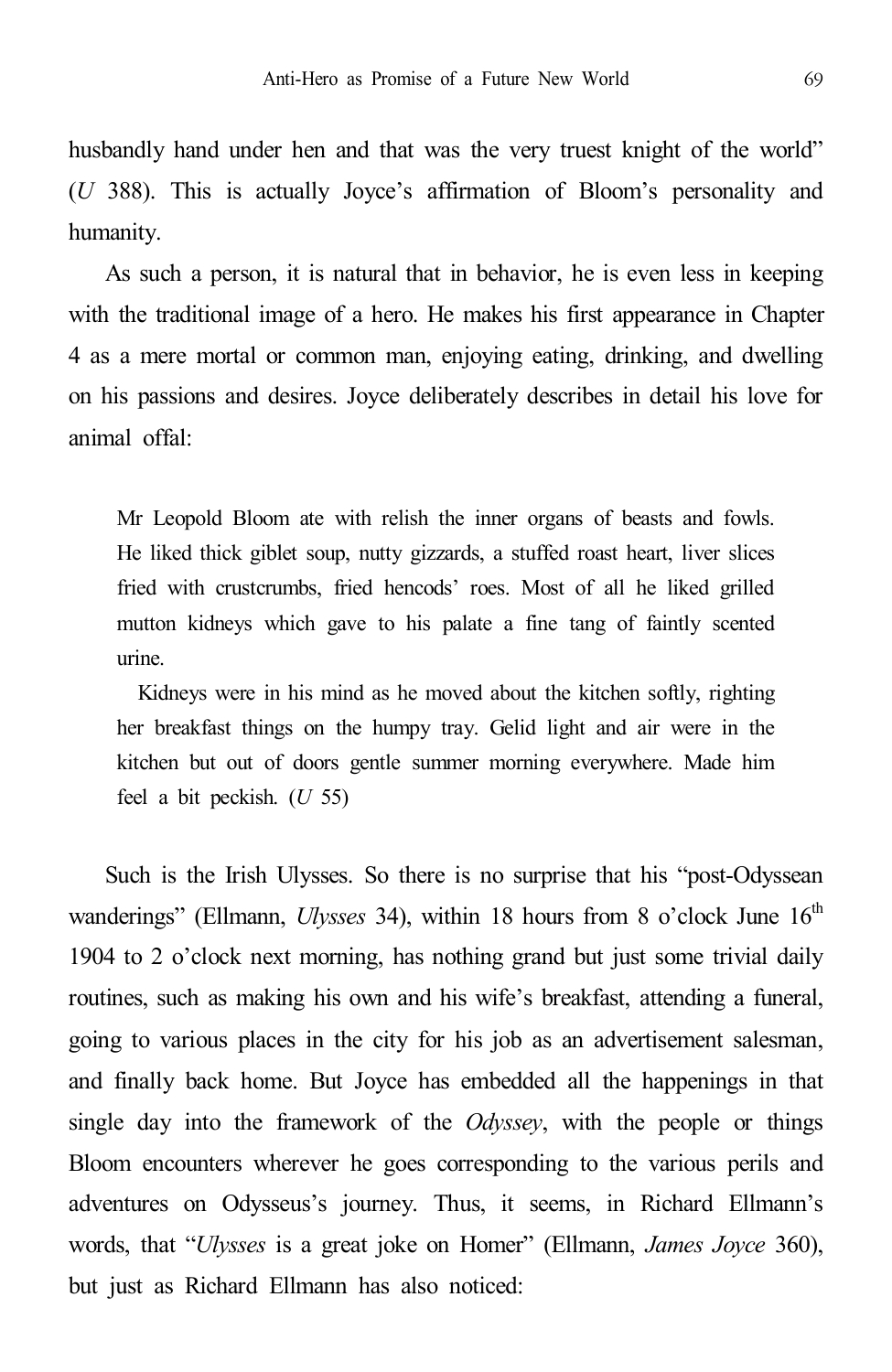But jokes are not necessarily so simple, and these have a double aim. The first aim is the mock-heroic, the mighty spear juxtaposed with the two-penny cigar. The second, a more subtle one, is what might be called the ennoblement of the mock-heroic. This demonstrates that the world of cigars is devoid of heroism only to those who don't understand that Ulysses' spear was merely a sharpened stick, as homely an instrument in its way, and that Bloom can demonstrate the qualities of man by word of mouth as effectively as Ulysses by thrust of spear. (Ellmann, *James Joyce* 360)

By this interpretation of Bloom's image confronted by and therefore also in contrast to the violent and tyrannical Citizen, or the Irish Cyclops in analogy to that of the Homeric epic, Chapter grasps or summarizes the very essence of Joyce's characterization of Bloom, namely, a mock-hero or anti-hero as real hero. This implication lies just in the symbolic meaning of the two-penny cigar. On the surface, the cigar is used by Joyce seemingly as a comic analogy to the mighty spear used by Odysseus to blind the single eye of the gigantic monster Cyclops in order to escape his cave. But in depth, the cigar symbolizes Bloom's sober, rational, intellectual and contemplative character, which is again the very opposite to the manic, irrational, aggressive and parochial mentality of the Citizen in particular and those similar Dubliners around him in general. In this actual confrontation, Bloom is again the "unconquered hero," but his victory is not a Homeric one, that is, not by force, but through his spirit and character as manifested in the above aspects. Together they constitute his unique humanity.

Such humanity has already been foreshadowed in Joyce's design when he tells his friend Frank Budgen that Bloom is intended by him to be a "complete all-round character" and "a good man" (Budgen 15, 17, 18, 65. *U* 235). But in this explanation to Budgen why he has chosen Odysseus as Bloom's prototype, the "complete all-round character" mainly refers to the multifaceted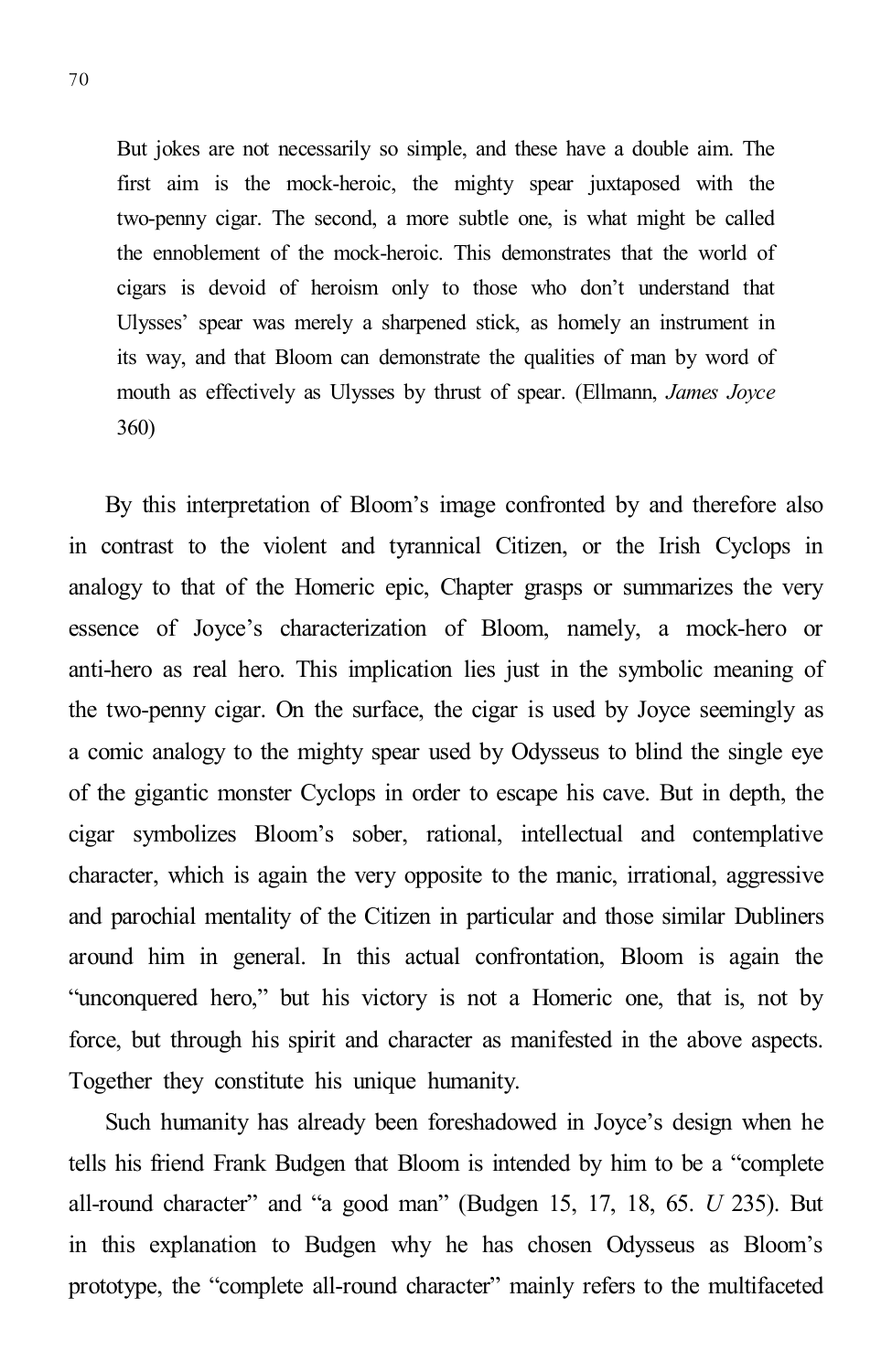identity of Odysseus as "son to Laertes, . . . father to Telemachus, husband to Penelope, lover of Calypso, companion in arms of the Greek warriors around Troy and King of Ithaca" and his rich experiences as well as his "wisdom and courage" (Budgen 16). Once in the novel, just because Joyce appropriates Odysseus for his own purposes mentioned previously, he exaggerates his "complete all-roundness" to extremes by making his image overflow or erupt the framework of the classic epic hero and completely transfigures the archetypal hero into an anti-hero, but real hero intended by Joyce.

We thereby find before us a character in whom extremes meet instead of opposing each other. That is: as a humiliated "cuckold," he is still the most tender husband; as a most common and practical advertising salesmen, he is also what M'Coy said in Chapter 10: "He's a cultured allroundman, Bloom is, (he said seriously). He's not one of your common or garden . . . you know . . . There's a touch of the artist about old Bloom" (*U* 235). In life, though he belongs to the discriminated, the marginalized, and even the hated, yet that does not prevent him from showing concern to everything around him in Dublin. That's why Mulligan in Chapter 14 doubted: "But with what fitness, let it be asked of the noble lord, his patron, has this alien, whom the concession of a gracious prince has admitted to civic rights, constituted himself the lord paramount of our internal polity" (*U* 409)? To this question, the answer is already given at the beginning of Chapter 14 when Bloom arrived late in night at the National Maternity Hospital: "Some man that wayfaring was stood by housedoor at night's oncoming. Of Israel's folk was that man that on earth wandering far had fared. Stark ruth of man his errand that him lone led till that house" (*U* 385). Just because of his "Stark ruth," so though as a victim of anti-Semitism, he is not a revenger. His principle is "Love . . . the opposite of hatred" and he regards human life under this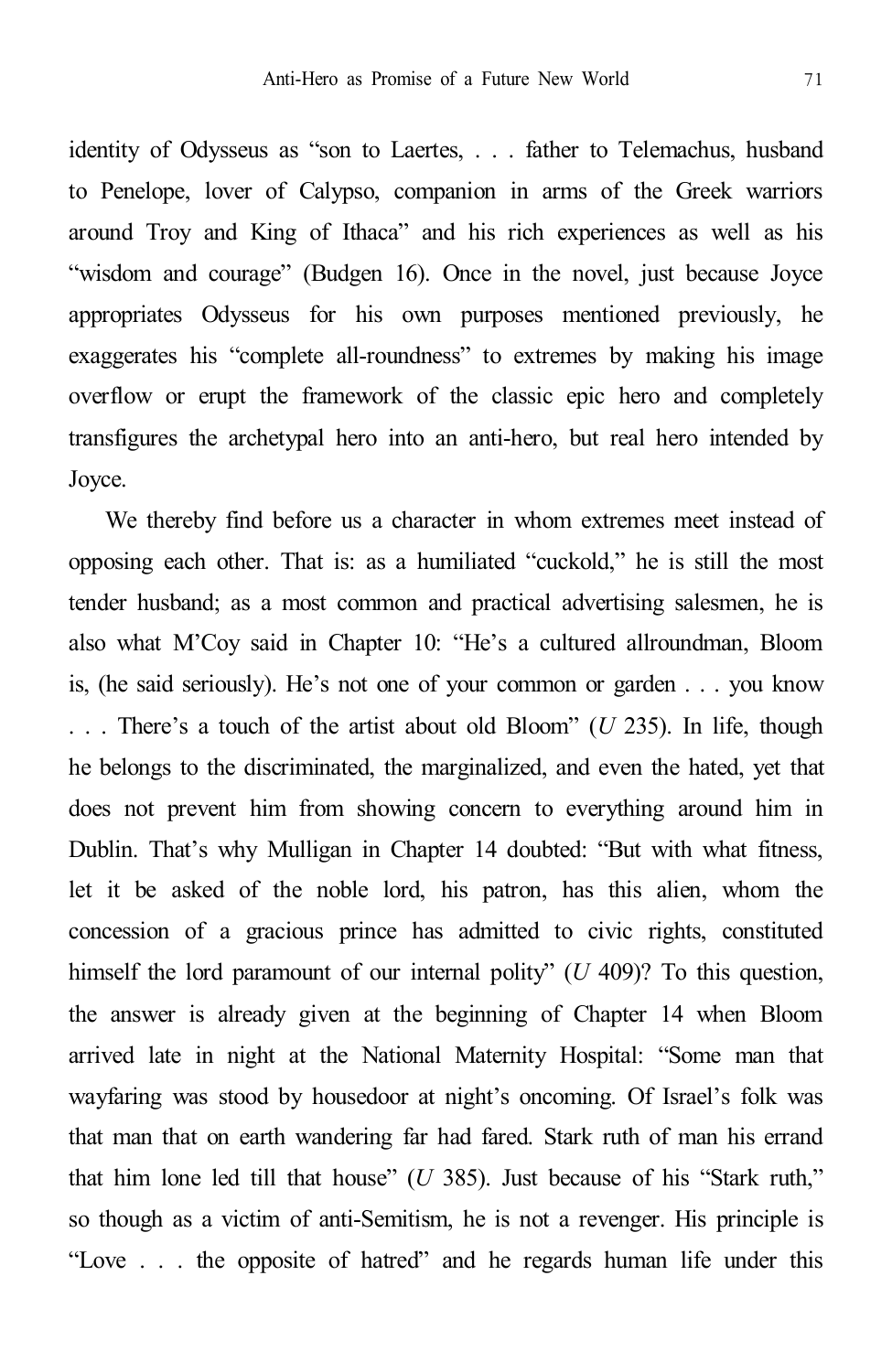principle to be "really life" (*U* 333).

It is the 'complete all-roundness' in the above aspects that finally makes Bloom 'a good man' in the real sense of the word. Then, in turn, this further increases Bloom's complete all-roundness, that is, Joyce, through the Citizens' mouth, calls him "the new Messiah of Ireland" (*U* 337).

#### III. Bloom: Critical Perspective and Force of Deconstruction

Why is such an anti-hero exactly real hero for the Joycean national epic? This is because Joyce's epic, unlike the Hegelian "epic proper" or "genuine epic" (Hegel 1044, 1045), does not celebrate a "national heroic past" composed of "a world of 'beginnings' and 'peak times' in the national history, a world of fathers and of founders of families, a world of 'firsts' and 'bests'" (Bakhtin 13), but rather intends to diagnose the present condition of a people still under external and internal colonization and therefore full of historical nightmares, social problems and national maladies, yet without their own all these problems. So the Joycean Odyssey is actually an expedition to explore ways to change the status quo, and eventually to open a new future for the Irish people. As such, the hero of this journey must be a different adventurer, whose perspective can enable Joyce to deconstruct and construct at the same time.

What Joyce wants to deconstruct is not only physical or external colonization under Great Britain but also spiritual or internal colonization under Catholic restriction and nationalist narrowmindedness, and especially the latter. Thus, Bloom, as interpreted above, can be said to be a 'wedge' for Joyce to break into a closed space of stubborn consciousness and eventually a 'blasting force' from within, exploding the cliched ideology and preparing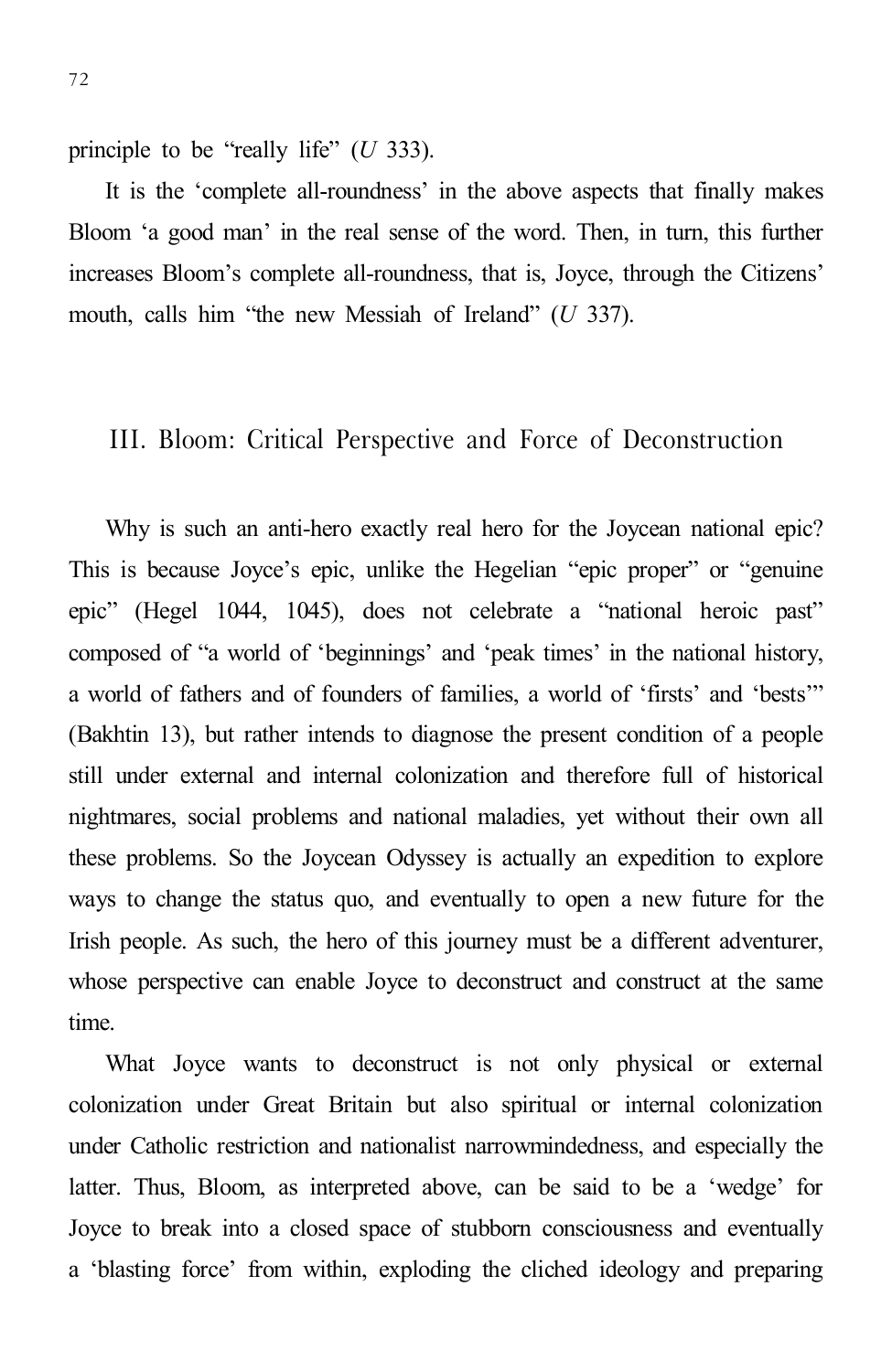for a new nation to come. In this sense, it can be said that through the image of Bloom, Joyce is carrying out the literary action he has been planning ever since he was "the artist as a young man."9)

As is known to Joyce's readers, as early as in his autobiographical novel *A Portrait of the Artist as a Young Man*, Joyce, or, his alter-ego Stephen Dedalus, has already been determined to write against his contemporary writers' style of cheap flattery, romantic sentimentality and provocative propaganda, which Joyce calls 'the cracked looking-glass of a servant' (*U* 16). Contrary to them, Joyce wants to make sober analysis and sharp criticism. In *Ulysses*, besides in Stephen's defiant and iconoclast gestures and speech, this is mainly achieved through the sober-minded, rational, contemplative and scientific-practical Bloom's streams of consciousness and soliloquizes. His different character and thinking always produce de-familiarized or even grotesque perspectives that have unexpected power of deconstruction. But powerful as his remarks are, none of them has any empty rhetoric or high-sounding words. Instead, they are all seemingly casual or unintentional idea or comment, sometimes just in a few words or even a fragmentary imagery. But once juxtaposed together, they could have an instant subversive effect with seemingly the slightest touch on its target. In this way, from nationalist politics to imperialist occupation, from Catholic ritual to Revivalist movement leader's mysticism, from the Zionist fantasy by Irish men of letters to even Parnell's arrogance and so on, none can escape his critical gaze and subversion. Just a few examples will be enough to demonstrate the effect of his critical power.

Let's first see how Bloom criticizes nationalism in his unique or even eccentric but very effective way. In Chapter 4, Bloom makes his first appearance and begins his "post-Odyssean wanderings" of that day (Ellmann,

<sup>9)</sup> See Joyce's autobiographical novel *A Portrait of the Artist as a Young Man*.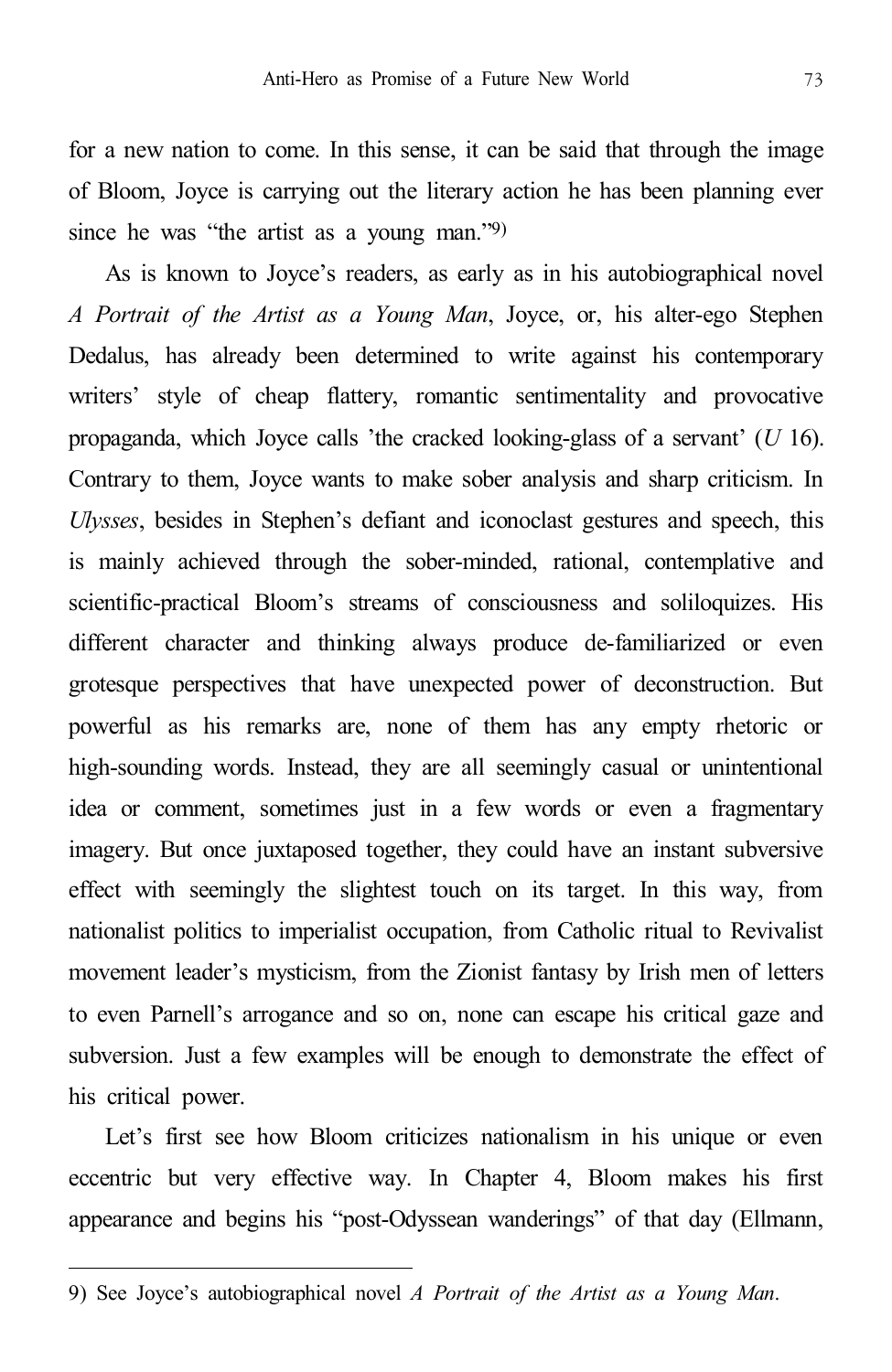*Ulysses* 34). After careful preparation of his wife's breakfast, he goes to the street to buy kidney for his own breakfast. Seeing the rising morning sun, the free association in his stream of consciousness leads his mind to the title of a book in his library, *In the Track of the Sun: Diary of a Globe Troller,* and then to the book's title page with a picture of sunburst. This free association, in turn, naturally leads to another sunburst picture, namely, the headpiece over the *Freeman* leader, a pro-Home Rule daily morning newspaper in Dublin. But Bloom is especially reminded of "what Arthur Griffith said about the headpiece": "a homerule sun rising up in the northwest from the Janeway behind the bank of Ireland" (*U* 57). The headpiece does depict a sunburst over the Bank of Ireland. Under the headpiece is the motto "Ireland a Nation," indicating that Ireland is an independent nation instead of a geographical fragment of Great Britain. The decoration is no doubt familiar to every Irishman at the time and already taken for granted: the rising sun represents the hope of homerule, and the Bank of Ireland building was the seat of the independent Irish Parliament before the Act of Union, so the symbolic meaning of the decoration is self-evident. But given the position of the bank, the sunrise would be in the northwest. Bloom is especially interested in this comment by Arthur Griffith. And then he "prolonged his pleased smile" knowingly and made his own comment: "Ikey touch that: homerule sun rising up in the northwest" (*U* 57). This comment, though short and simple, yet very sharp and to the point, that is, there is something wrong in the very orientation or direction of Irish nationalism.

Then in Chapter 8, as he walks in Dublin through its buildings that chronicle its colonial past, he sees "a squads of constables debouched from College street" (*U* 162) to patrol the city, but in his eyes, they are "let out to graze.  $\ldots$  bound for their troughs" (*U* 162), that is, he mentally compares these drunken occupiers to a herd of cattle (cf. John Bull). At the same time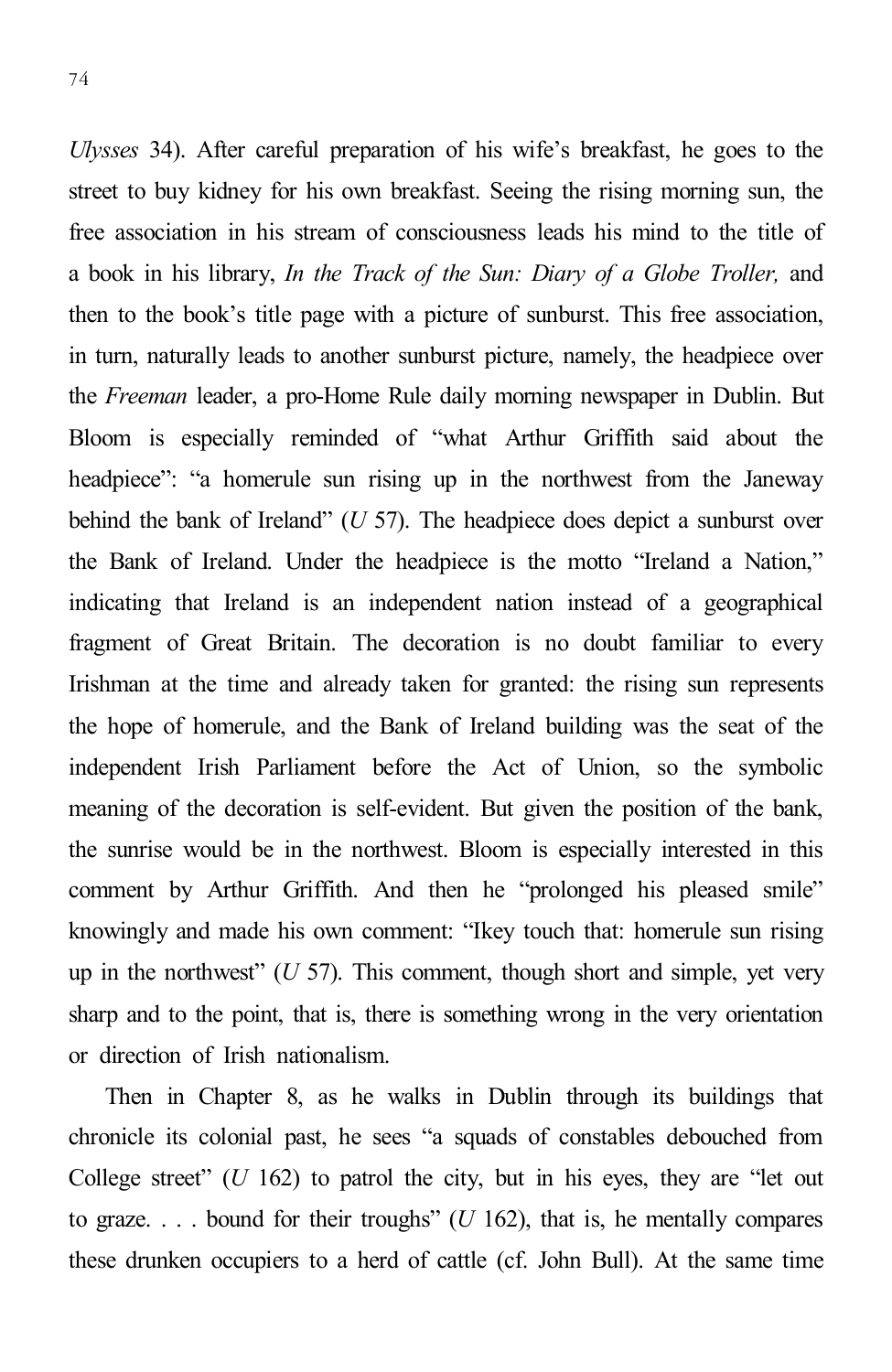he is also critical of the nationalists' instigation of the Irish youth against England while they themselves are full of corruption, betrayal, etc. Then, all of a sudden, his thoughts return to Griffith, regarding his want to "gas about our lovely land" (*U* 164) as just some ballyhoo. Immediately, next in his mind, he juxtaposes the image of nationalists at debates claiming that the revival of the Irish language is more important than economic development with their image of gorging on food and drink, and finally, again back to Griffith's ideal: "The not far distant day. Homerule sun rising up in the northwest." At this point, "His smile faded as he walked, a heavy cloud hiding the sun slowly" (*U* 164). Here we may use Donald T. Torchiana's words to summarize Bloom's, actually Joyce's, deconstructive operation with words: "innocent but loaded . . . He does so much with so little" (Torchiana 13).

This kind of operation as Bloom's style of thought and way of criticism can be found throughout *Ulysses*. The following operation in subverting the British empire is even more simple but also more powerful. On seeing the British garrison soldiers marching on the streets arrogantly, and through thinking of their corruption, drunkenness and debauchery, Bloom, seemingly without even realizing it, has a phrase pop out from his mind: "an army rotten with venereal disease: overseas or halfseasover empire" (*U* 73). This brilliant and sharp description of the empire, with the second modifier reversing the first in front of 'empire', creates the deconstructive effect within language structure itself, that is, overseas empire is already subverted by the halfseasover (intoxicated/ drunk/ corrupt) empire.

Examples such as these are readily available throughout the novel, and together they constitute the deconstructive power of Bloom and bring him one victory after another. But "this kind of victory is not Homeric" (Ellmann, *James Joyce* 360), that is, to borrow Ellmann's words again, it is not victory through "the mighty spear," but through "the two-penny cigar" (*James Joyce*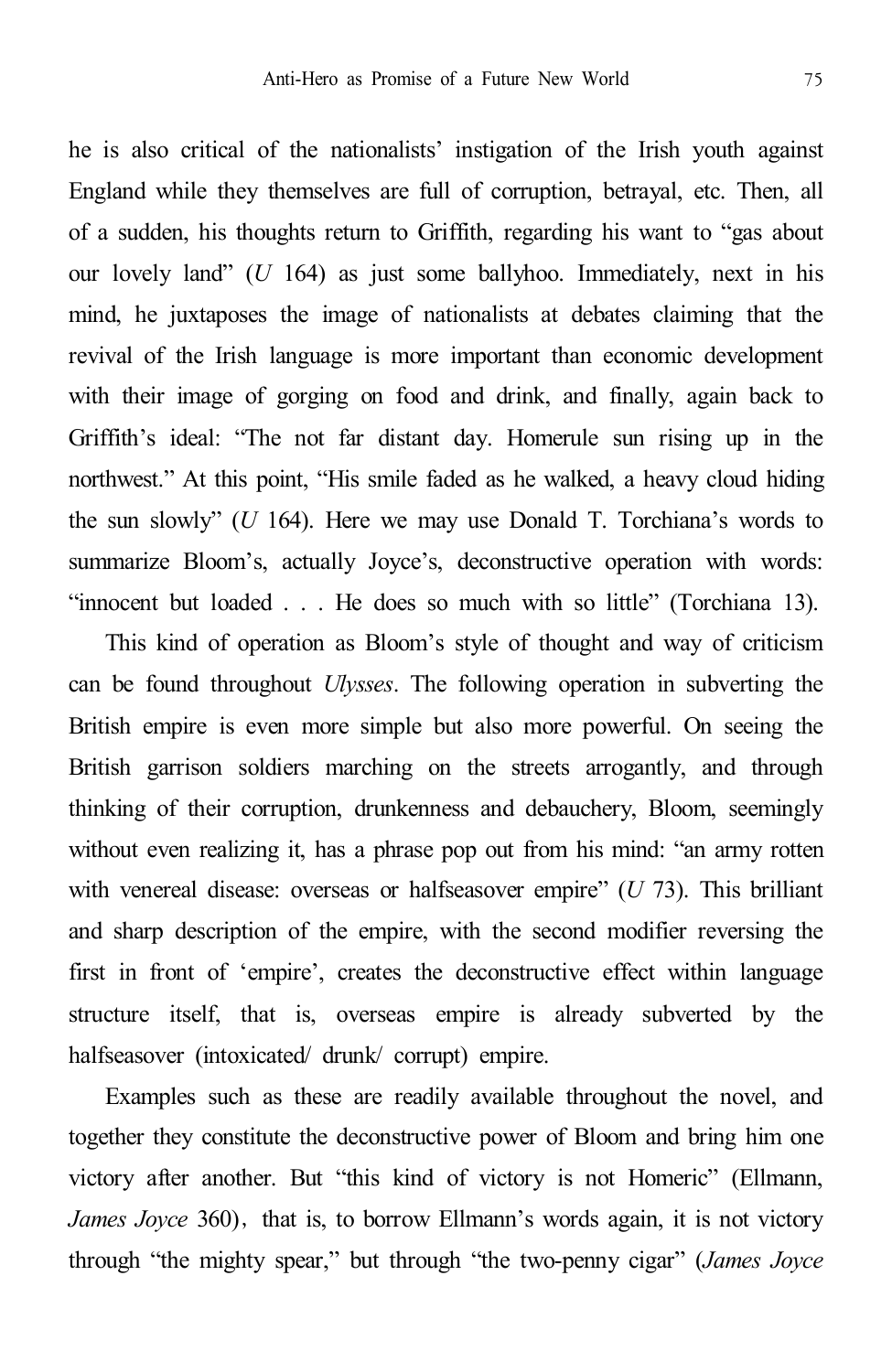360), namely, sober analysis and contemplative reflection. This means that Bloom's victory is not by military force, but by the force of his spirit, which is the radical difference embodied both in Bloom's anti-hero image and his anti-stereotype image.

#### IV. Bloom's Utopian Aspiration for National Future

To some extent, Joyce's above deconstructive literary action through the characterization of Bloom's perspective and personality can be compared to that of "The Destructive Character" in Walter Benjamin's sense. For Benjamin: "The destructive character knows only one watchword: make room. And only one activity: clearing away. His need for fresh air and open space is stronger than any hatred." According to Benjamin, as such a personality, "the destructive character is young and cheerful. For destroying rejuvenates, because it clears away the traces of our own age; it cheers, because everything cleared away means to the destroyer a complete reduction, indeed a rooting out, of his own condition" (Benjamin, *Selected* 541). But though "What exists he reduces to rubble," yet his ultimate goal is "not for the sake of the rubble, but for that of the way leading through it" (*Selected* 542). So destruction here is a kind of double operation, corresponding exactly to Joyce's literary intention. This intention is made more and more manifest in Bloom's journey, which can be said to be going along two parallel lines: one is "love, the opposite of hatred" (*U* 333), a principle for construction of a new life, the other is critique on both ideological and social levels. Just because of this double operations, his aim of deconstruction is not to harvest the ruins, but to find the way through them towards a new space different from the present.

This is nowhere more clear than in Chapter 15. In the magic-realist space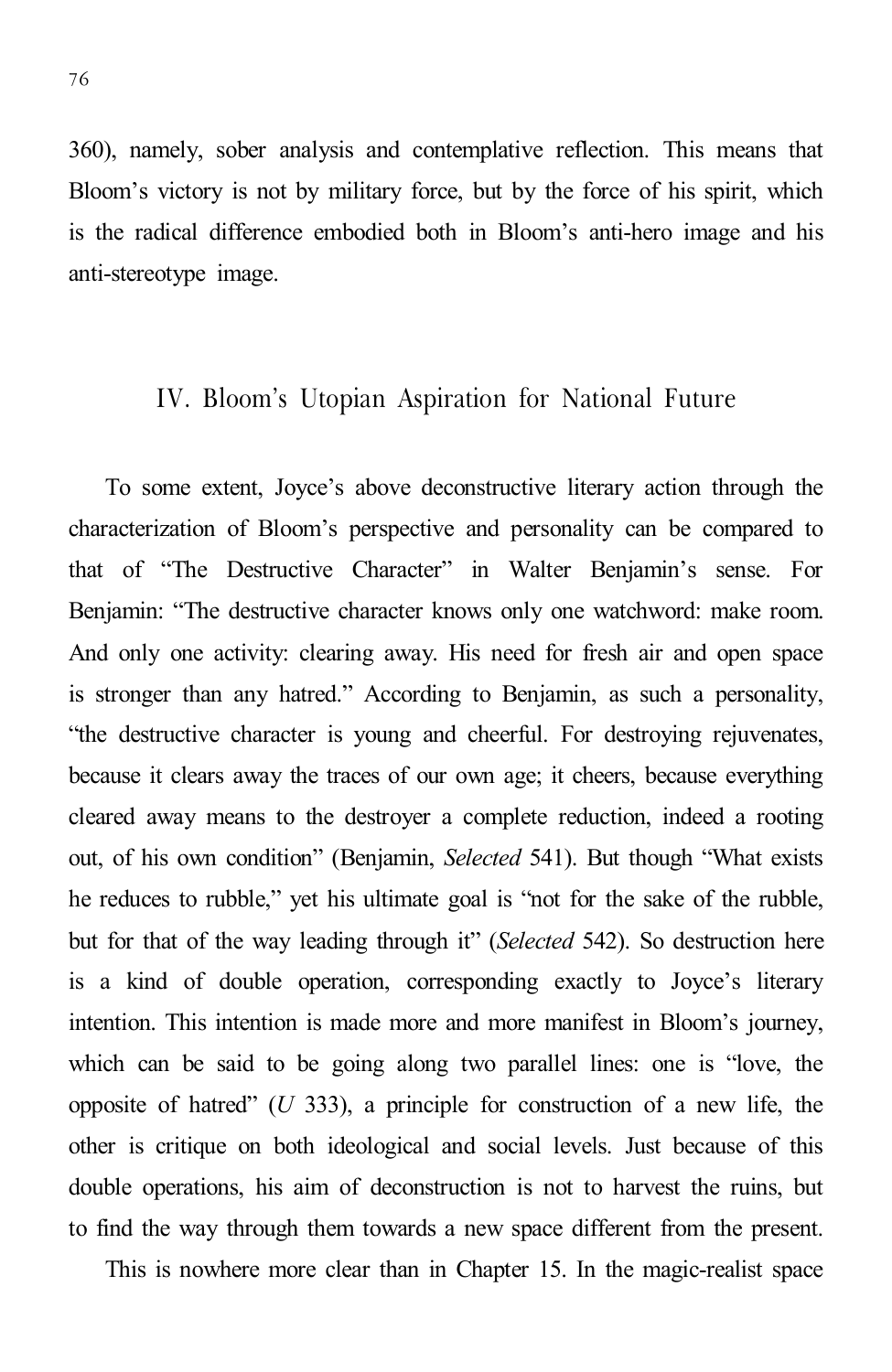of this chapter, Bloom is metamorphosed into the King of "the new Bloomusalem in the Nova Hibernia of the future" (*U* 484), which represents the coming of a new era as he declares to his subjects: "My beloved subjects, a new era is about to dawn. I, Bloom, tell you verily it is even now at hand. Yea, on the word of a Bloom, ye shall ere long enter into the golden city which is to be, the new Bloomusalem in the Nova Hibernia of the future" (*U* 484).

This Utopia, though fantastique, is based on Bloom's ideal of future Ireland, for "Nova Hibernia" is Latin words for "New Ireland". "Bloomusalem" is a parody of Jerusalem, symbolizing not only the Jerusalem as a promised land for Jews, but also what Bloom said in the previous page  $(U 483):10$ 

[In response to Parnell, Bloom] (embraces John Howard Parnell) We thank you from our heart, John, for this right royal welcome to green Erin, the promised land of our common ancestors.

(The freedom of the city is presented to him embodied in a charter. The keys of Dublin, crossed on a crimson cushion, are given to him. He shows all that he is wearing green socks). (*U* 483)

Here "green Erin" is Ireland. "Erin" is a poetic name for antient Ireland before foreign invasions. "Green" is the Irish national color, also an allusion to "Erin, Green Gem of the Silver Sea", an image that embodies Irish people's love and proudness of their beautiful homeland. Next, this Bloomusalem will be "built in the shape of a huge pork kidney" (Bloom's breakfast, *U* 484), indicating its connection with Bloom's ideas elaborated above.

Then Bloom describes this new world:

<sup>10)</sup> Remember Joyce declares that *Ulysses "*is the epic of two races (Israel-Ireland)" (*SL* 271).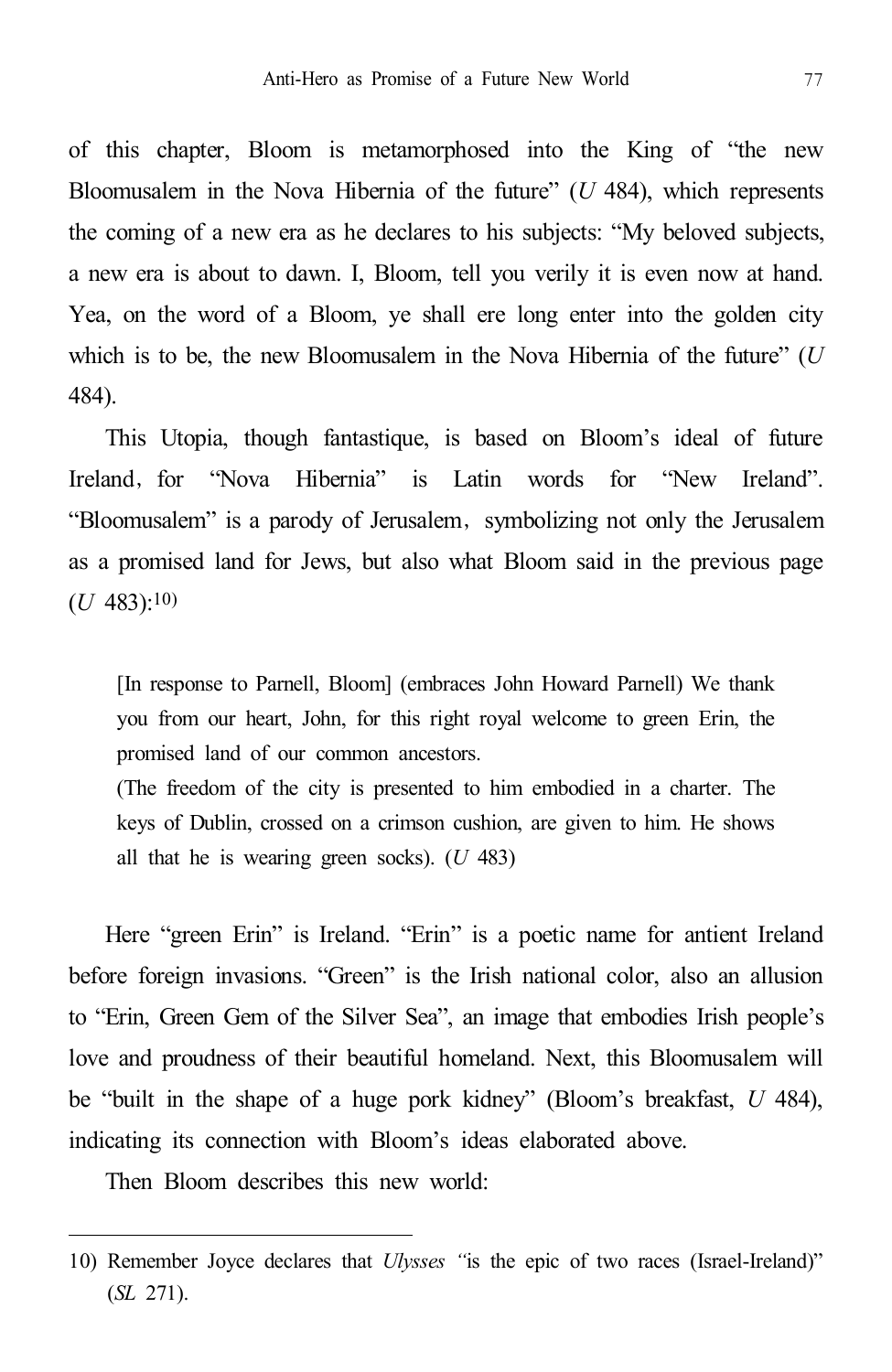New worlds for old (plural). Union of all, jew, moslem and gentile. Three acres and a cow for all children of nature. Saloon motor hearses. Compulsory manual labour for all. All parks open to the public day and night. Electric dishscrubbers. Tuberculosis, lunacy, war and mendicancy must now cease. General amnesty, weekly carnival with masked licence, bonuses for all, esperanto the universal language with universal brotherhood. No more patriotism of barspongers and dropsical impostors. Free money, free rent, free love and a free lay church in a free lay state. (*U* 489-90)

It is noteworthy that in this utopian idea there is not only an idealistic socialist aspiration, but also a context-specific reform of Ireland, and the focus is especially on the latter, no wonder that in order to build this "new Bloomsalem," the old landscape has to be demolished and cleared:

Thirtytwo workmen, wearing rosettes, from all the counties of Ireland, under the guidance of Derwan the builder, construct the new Bloomusalem. It is a colossal edifice with crystal roof, built in the shape of a huge pork kidney, containing forty thousand rooms. In the course of its extension several buildings and monuments are demolished. Government offices are temporarily transferred to railway sheds. Numerous houses are razed to the ground. The inhabitants are lodged in barrels and boxes, all marked in red with the letters: L.B. Several paupers fall from a ladder. A part of the walls of Dublin, crowded with loyal sightseers, collapses. (*U* 484)

This paragraph comes immediately after Bloom's declaration of this new world. This is actually Joyce literary act to destroy the old world in order to build a new world. For Joyce, again, just like for Benjamin, "construction presupposes destruction" (Benjamin, *Arcades* 470). Bloom as the extreme image of difference and critical perspective ultimately represents both Joyce's critical perspective and aspiration for a new world.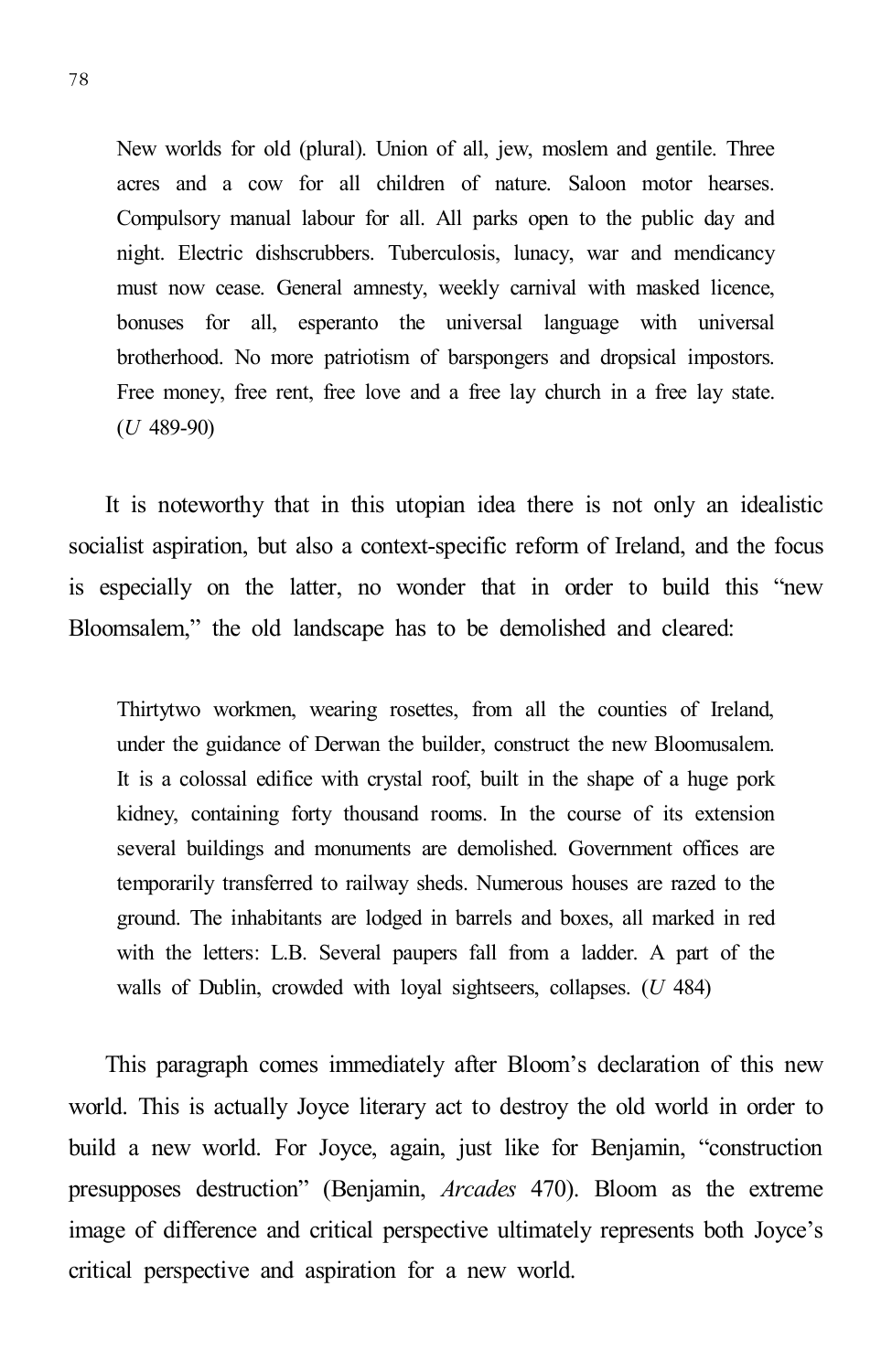This double literary purposes or functions have been Joyce's pursuit throughout his life as a writer. While his critical perspective is obvious in all his works, his utopian aspiration seems less noticeable. But actually as early as in his 1904 "Goblin Portrait," namely, his short essay "A Portrait of the Artist," he already defines himself as "the fantastic idealist" (*PSW* 212). His enthusiastic utopian appeal, with which he ends his essay, seems to be the very early foreshadow of Bloom's utopian dream:

To those multitudes not as yet in the wombs of humanity but surely engenderable there, he would give the word. Man and woman, out of you comes the nation that is to come, the lightning of your masses in travail; the competitive order is employed against itself, the aristocracies are supplanted; and amid the general paralysis of an insane society, the confederate will issues in action. (*PSW* 218)

Then in his novel *A Portrait*, he again declares no less enthusiastically at the end: "Welcome, O life, I go to encounter for the millionth time the reality of experience and to forge in the smithy of my soul the uncreated conscience of my race" (*P* 196). But his last sentence is "Old father, old artificer, stand me now and ever in good stead" (*P* 196). That is, in order to change reality, he must first transcend the labyrinth that entrapped him, this in reality, is Ireland of his time.

His lifelong literary pursuit in its double operation and function can be in nowhere so extravagantly staged as in *Ulysses*, specifically in its Chapter 15, just because here the magic realist space enhanced also by Bakhtinian laughter gives his imagination and aspiration full play.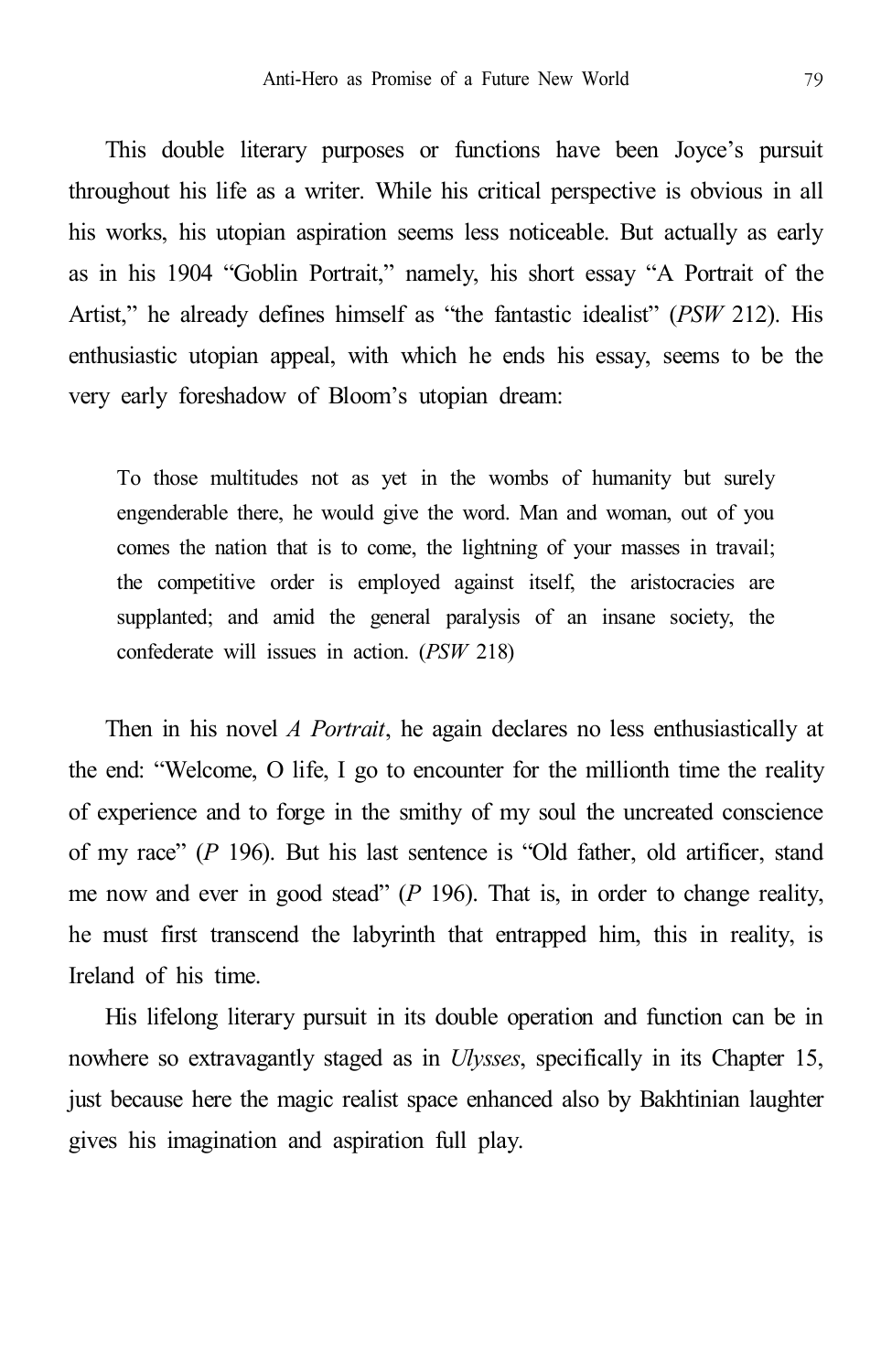#### V. Conclusion

James Joyce's brother Stanislaus Joyce in his book *My Brother's Keeper: James Joyce's Early Years* judges that "the two dominant passions of my brother's life were love of father and of fatherland. . . . love of his country, or rather of his city, that was to reject him and his work; love of his father, who was like a mill-stone round his neck" (Stanislaus Joyce 238). This remark accurately summarizes Joyce's ambivalence towards his nation and his father, a typical Dubliner, as well as his nation's misunderstanding of him during his life time. This is just because the deeper he loves the two, the sharper he criticizes them. To appropriate the German Frankfurt School critic Adorno's logic, we can call his love a "negative love," namely, he hopes to make his nation to be on an equal footing with all other European nations by stimulating it with radical criticism into changing itself. This purpose is epitomized in the anti-hero Bloom in *Ulysses*. Through making this image a big difference from his fellow Dubliners, Joyce fulfills his double literary functions of criticism and construction at the same time, expressing his truly sincere love for his nation.

(Renmin University)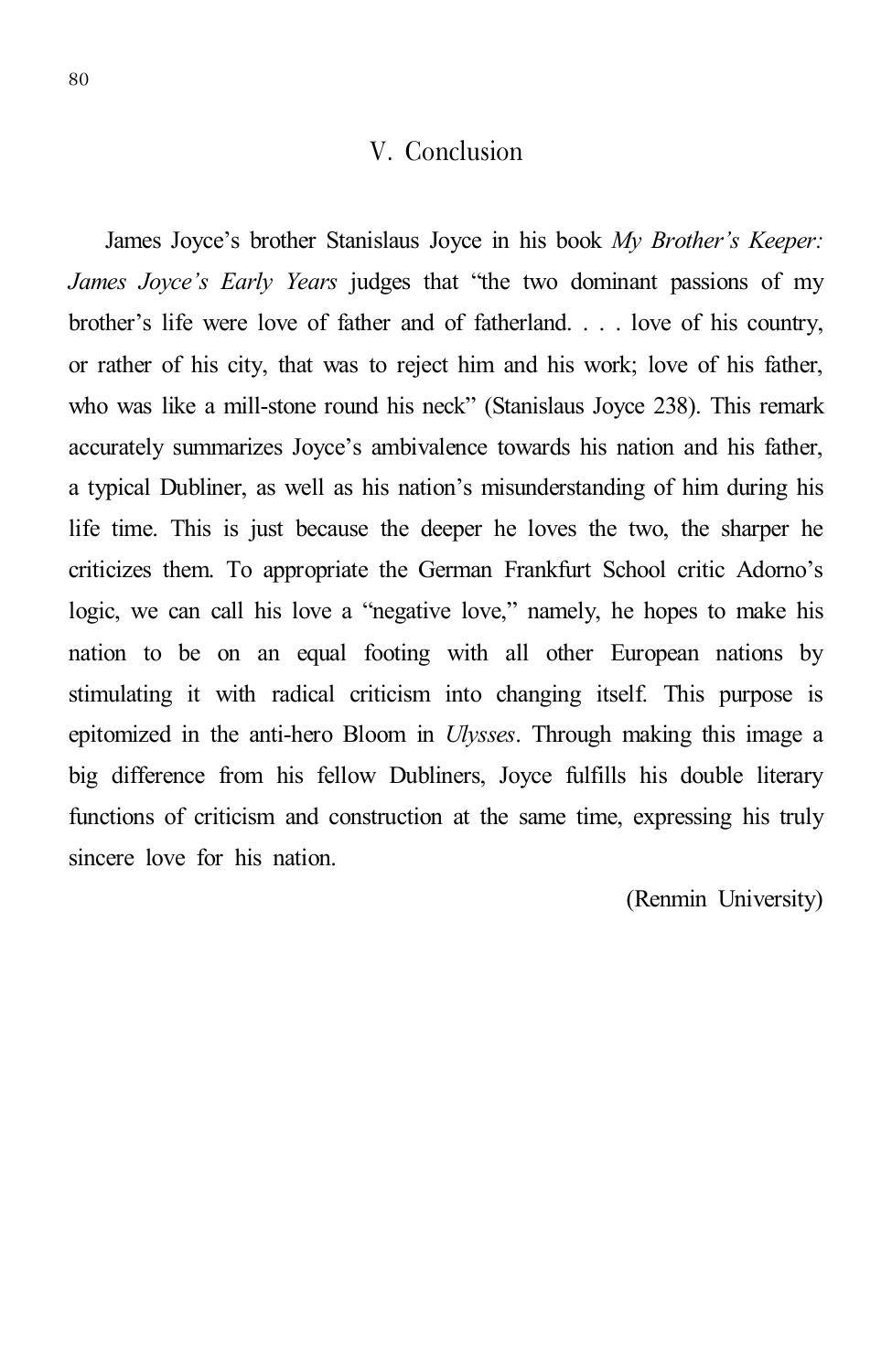#### Works Cited

Bakhtin, M. M. *The Dialogic Imagination: Four Essays.* U of Texas P, 2002.

- Benjamin, Walter. *The Arcades Project.* Translated by Howard Eiland and Kevin Mclaughlin, The Belknap Press of Harvard UP, 1999*.*
- ---. *Selected Writings,* edited by Michael W. Jennings et al., vol. 2, part 2, Harvard UP, 2005.
- Booker, M. Keith. *Joyce, Bakhtin, and the Literary Tradition: Toward a Comparative Cultural Poetics.* U of Michigan P, 1995.

Brown, Richard. *James Joyce and Sexuality*. Cambridge UP, 1985.

- Budgen, Frank. *James Joyce and the Making of 'Ulysses' and other Writings*. Oxford UP, 1972.
- Ellmann, Richard. *The Consciousness of James Joyce*. Faber & Faber, 1977. ---. *James Joyce*. Oxford UP, 1983.
- ---. *Ulysses on the Liffey.* Oxford UP, 1972.
- Hegel, G. W. F. *Aesthetics*. vol. II, Oxford UP, 1975.
- Joyce, James. *The Critical Writings of James Joyce,* edited by Ellsworth Mason and Richard Ellmann. Viking P, 1959.
- ---. *Poems and Shorter Writings,* edited by Litz Ellmann & Whittier-Ferguson, Faber, 1991. Abbreviated as *PSW*.
- *---. A Portrait of the Artist as a Young Man*. Wordsworth Classics, 1992.
- ---. *Selected Letters of James Joyce,* edited by Richard Ellmann. Faber & Faber, 1992.
- ---. *Stephen Hero,* edited from the manuscript in the Harvard College Library by Theodore Spencer, A New Direction Book, 1944.
- ---. *Ulysses*. Vantage Books, 1961.
- Joyce, Stanislaus. *My Brother's Keeper: James Joyce's Early Years*. McGraw-Hill, 1964.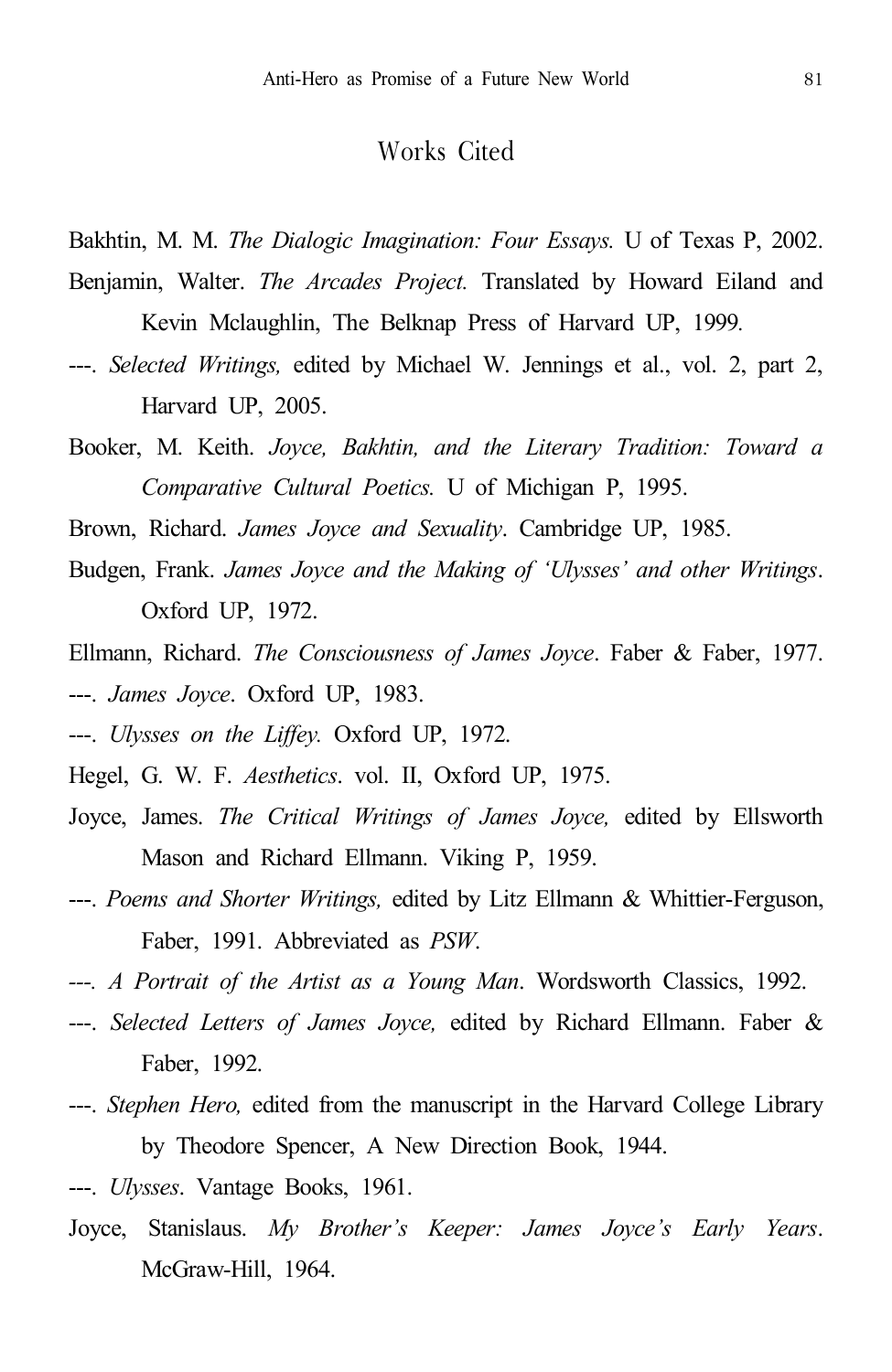Pierce, David. *James Joyce's Ireland*. Yale UP, 1992.

Torchiana, Donald T. *Backgrounds for Joyce's* Dubliners. Allen & Unwin, 1986.